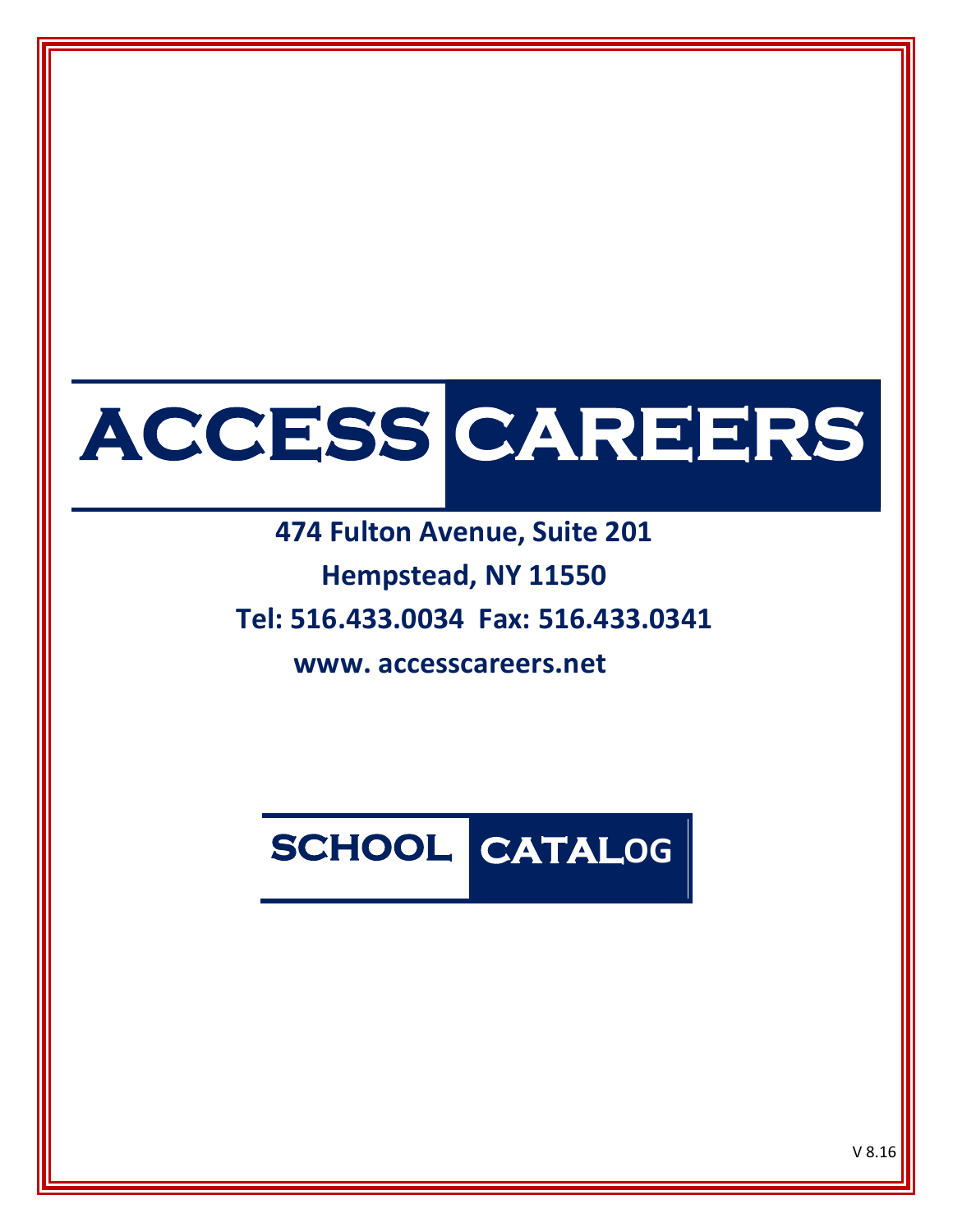# TABLE OF CONTENTS

| <b>Message from the President</b>             | $\overline{\mathbf{2}}$ | <b>Student Services</b>                        | 14 |
|-----------------------------------------------|-------------------------|------------------------------------------------|----|
| <b>Mission Statement</b>                      | 3                       | Library                                        | 14 |
| <b>Vision Statement</b>                       | 3                       | <b>Tutorial Services</b>                       | 14 |
|                                               |                         | <b>Placement Assistance</b>                    | 14 |
| <b>General Information</b>                    | 4                       | <b>Transcripts and Diploma</b>                 | 14 |
| <b>School History</b>                         | 4                       | <b>Marking Periods</b>                         | 14 |
| <b>Accredidation &amp; Approvals</b>          | 4                       | <b>Student Conduct &amp; Responsibilities</b>  | 14 |
| Hours of Operation                            | 4                       | Dress Code                                     | 14 |
| School Calendar                               | 4                       | <b>Device Policy</b>                           | 15 |
| Administration                                | 5                       | <b>Student Ethics</b>                          | 15 |
| <b>Facilities</b>                             | 5                       | Drug Abuse Policy                              | 15 |
| Faculty                                       | 5                       | Dismissal from School                          | 15 |
| Class size                                    | 5                       | <b>Campus Security</b>                         | 16 |
| Class instructional hours                     | 5                       | <b>Academic Conduct</b>                        | 16 |
| <b>Non-Discrimiatory Policy</b>               | 5                       | <b>Complaint Procedures</b>                    | 17 |
| <b>General Information</b>                    | 5                       |                                                |    |
| <b>Student Records</b>                        | 6                       |                                                |    |
| Disclaimer                                    | 6                       | <b>Satisfactory Academic Progress</b>          | 18 |
|                                               |                         | Process Overview                               | 18 |
|                                               |                         | Pace measure of SAP                            | 18 |
|                                               |                         | Qualitative measure of SAP                     | 18 |
| <b>Admissions</b>                             | $\overline{ }$          | <b>Grading System</b>                          | 19 |
| <b>General Admissions Requiements</b>         | $\overline{7}$          | <b>Acaemic Probation</b>                       | 20 |
| <b>ESL Admissions Requirements</b>            | $\overline{7}$          | <b>Financial Aid Warning</b>                   | 20 |
| <b>Enrollment and Start Dates</b>             | $\overline{7}$          | <b>Graduation Requirments</b>                  | 20 |
| Orientation                                   | $\overline{7}$          | <b>Mitigating Circumstances</b>                | 20 |
| <b>Externship Policy</b>                      | 8                       | <b>Student Appeal Procedures</b>               | 21 |
| <b>Re-Entry Students</b>                      | 8                       | Reinstatement                                  | 21 |
| <b>Transfer Credit/Advanced Standing</b>      | 9                       |                                                |    |
| <b>Financial Aid / Tuition Infromation</b>    | 10                      | <b>Refund Policy &amp; Cancelaation Policy</b> | 22 |
| Tuition & Method of Payment                   | 10                      | <b>Cancellations &amp; Refund Policy</b>       | 22 |
| <b>Financial Aid Eligibility Requirements</b> | 10                      | Return of Title IV Funds                       | 22 |
| Other Aid Program                             | 10                      | NYS Cancellation & Refund Policies             | 24 |
| <b>Academic Policies &amp; Procedures</b>     | 12                      | <b>Statement of Ownership</b>                  | 25 |
| <b>Attendance Policy</b>                      | 12                      | <b>Administraton &amp; Faculty</b>             | 25 |
| Make up Work                                  | 13                      |                                                |    |
| Leave of Absence                              | 13                      |                                                |    |
| <b>Withdrawal and Dismissal</b>               | 13                      | <b>List of Programs</b>                        | 26 |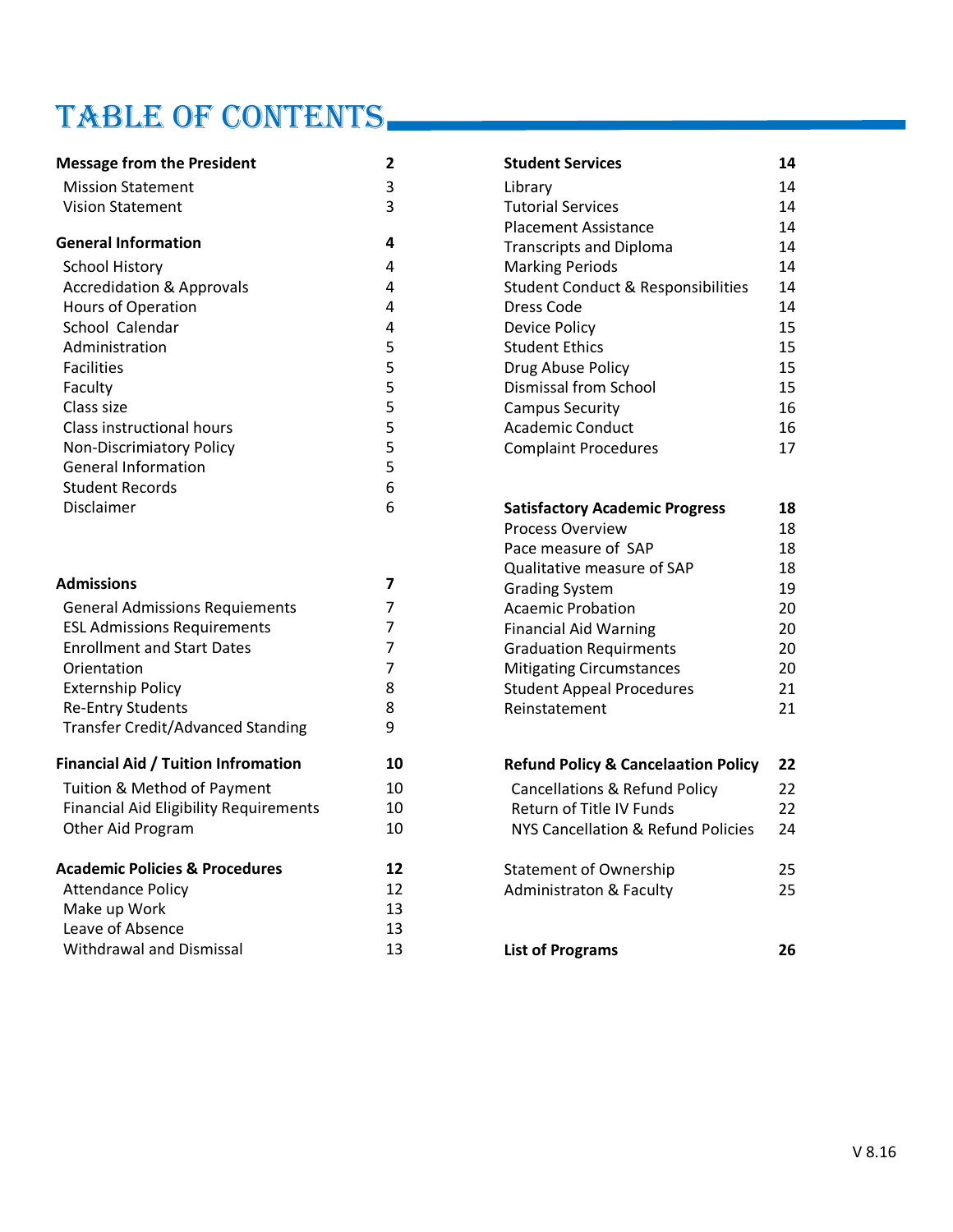### **MESSAGE FROM THE PRESIDENT**



# **Welcome to Access Careers!**

Since 1989, Access Careers has been providing hands-on performance-based occupational training to prepare students for entry-level employment which meet the needs of the community. Today Access Careers continues to provide career oriented programs in the fields of allied health and information technology. We know the key to a successful career begins with proper education and training. The staff and faculty at Access Careers are dedicated to providing you with the skills you need and the skills the employers demand. I encourage you to take the next step towards an exciting and rewarding new career.

Sincerely,

Harry Sawhney President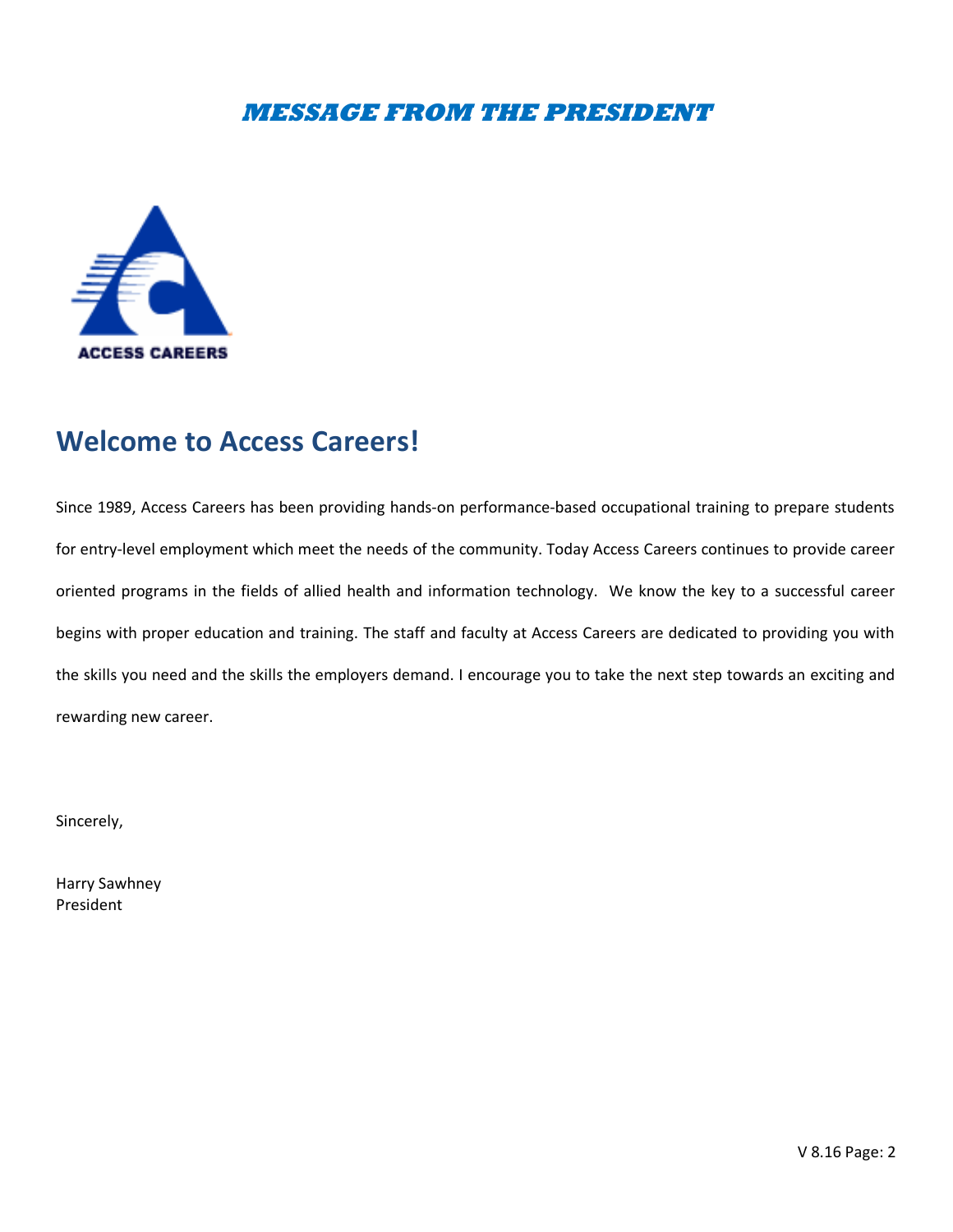# **ACCESS CAREERS**

# **MISSION STATEMENT**

 The mission of ACCESS CAREERS is to provide each student a diverse education in a safe, supportive environment that promotes self-discipline, motivation and excellence in learning.

 ACCESS CAREERS assists the student in developing skills to become independent and self sufficient adults who will succeed and contribute responsibly in a global community. The school was established to serve the educational needs of not only our students but also our community, local businesses, industries and government.

Access Careers offer programs in the field of Business and Trade. The school is being established to serve the educational needs of the community, not only our students, also the businesses, industries and government is going to be benefited as a whole.

It is our mission to keep American people healthy and happy throughout their life by providing quality education and training to students who we do believe shall bring happiness for themselves as well as for fellow citizens.

> We expect from our trained graduates that they will prosper in the healthcare and other fields by serving the community, the people.

# VISION STATEMENT

In an ever-changing world, everything is taking different shape very often.

It is our goal to keep abreast with new technologies and paradigm. We will provide

our students with knowledge and skills that requires keeping them at par with any change in their respective career, hence, they will always be able to cope up with the changes and deliver services according to the current needs.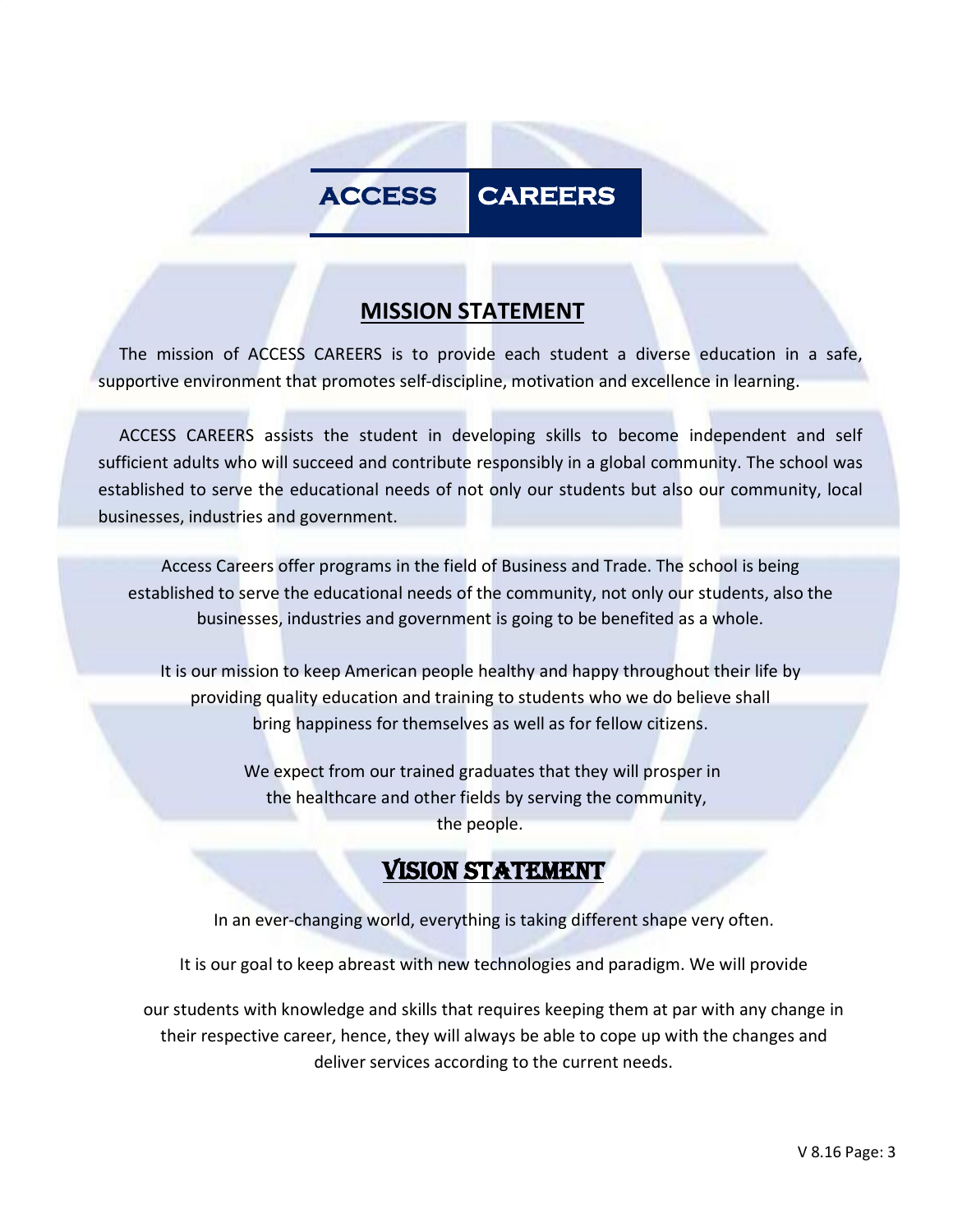# **GENERAL INFORMATION**



ACCESS CAREERS offers programs in the field of Healthcare, Management and Technology. The school was established in 1998 to serve the educational needs of the community, not only our students, but also the area of businesses, industries and various government organizations.

#### *LICENSES & ACCREDITATION:*

ACCESS CAREERS is a Licensed Private Career School Supervised by New York State Education Department (BPSS) and accredited by the Council on Occupational Education (COE).

#### *HOURS OF OPERATION:*

You are cordially invited to visit our facilities. Please telephone or write our admissions department for an appointment. Hours of operation may be adjusted to best meet the needs of students and faculty.

#### *Monday through Thursday from 9am to 9:30pm.*

#### *Friday, Saturday & Sunday 9am to 5pm*

Current or prospective students wishing further consumer information that is not covered in this catalog should contact the appropriate individual that is listed below between the hours stated in the catalog.

| <b>Administrative Policies:</b>       | School Director        |
|---------------------------------------|------------------------|
| <b>Admissions Policies:</b>           | Director of Admissions |
| Placement & Retention:                | <b>Career Services</b> |
| <b>Tuition Payments &amp; Refunds</b> | Bursar                 |

#### *SCHOOL CALENDAR*

The following holidays are observed by Access Careers

| New Years Day    | Martin Luther King Day | Easter Sunday    | Memorial Day  |
|------------------|------------------------|------------------|---------------|
| Independence Day | Labor Day              | Thanksgiving Day | Christmas Day |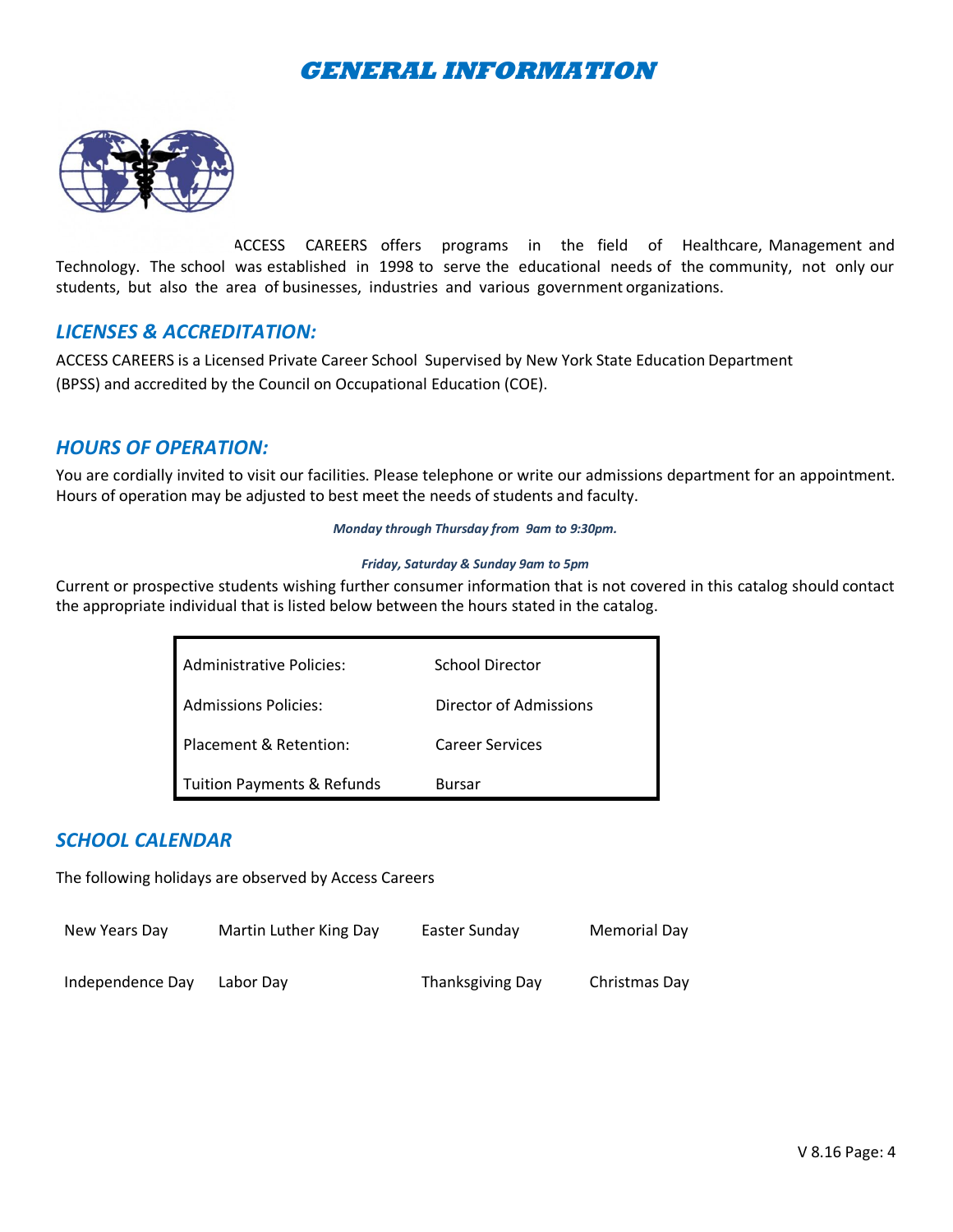#### *ADMINISTRATION:*

All administration staff at ACCESS CAREERS is experienced / well educated and is licensed by the New York State Education Department (BPSS).

#### *FACILITES:*

ACCESS CARRERS is easily accessible from the Long Island Railroad. Students may also come by bus using the N70, N71, N72, N48 or N49. Ample Parking is available for those students who drive. The allied health classrooms are fully equipped with supplies to train students to take the New York State Certified Nursing Exam. Equipment such as sinks, hospital beds, wheelchairs and other miscellaneous supplies are kept to comply with the latest testing requirements. Our computer labs are also fully equipped with the most up to date computers and software. All of the classrooms are well lit and the facilities are both handicap accessible and fully air-conditioned.

#### *FACULTY:*

All Faculties at ACCESS CAREERS are experienced in their field of training and are licensed by the NYS Education Department. Please refer to the Faculty listing in for specific details.

#### *CLASS SIZE:*

Maximum Theory Classes Ratio: 1 teacher to 20 students Maximum Laboratory Classes Ratio: 1 teacher to 20 Students

#### *CLASS INSTRUCTIONAL HOUR:*

Access Careers courses or programs are defined in Instructional Hours. Each Instructional Houris fifty minutes (50) in length and 30 minutes lunch time if course or program is equal to/or more than 6 hours. The instuructional hour for the Nurse Aide course is sixty (60) minutes.

#### *NON- DISCRIMINATORY POLICY:*

ACCESS CAREERS is an equal opportunity education institution. It does not discriminate on the basis of race; color, religion, age, sex, physical handicap, martial status, sexual preference or national origin in administration of its admissions policies, administrative policies and other school administered programs.

#### *GENERAL INFORMATION:*

- Students are not permitted to bring children or guests to classes with them. Under special Circumstances, an adult may be permitted to audit a class or a class session. Please see the director for permission.
- Even though you may be enrolled in a program of study, registration for each marking period is required. Students are responsible to contact the Director before the start of their first term to get their class schedule. At the start of each new marking period, class schedules are posted on the bulletin boards. It is the responsibility of the students to assure registration in the correct class. If you require any changes to the posted schedule, see the Director as soon as possible.
- The Director's Office is not responsible for issuing grades or recording attendance of students who attend classes or sections in which they are not officially registered. Please check with your instructor to make sure your name appears on the official class roster.
- Title IV eligible students will be eligible for the textbooks at the beginning of each class. Speak with your Instructor if you miss the distribution.
- Class attendance is taken every class session. If you are more than 15 minutes late, or you leave more than 15 minutes prior to the conclusion of the class, you will lose 1/2 hour of class time. See Attendance Requirements for important information.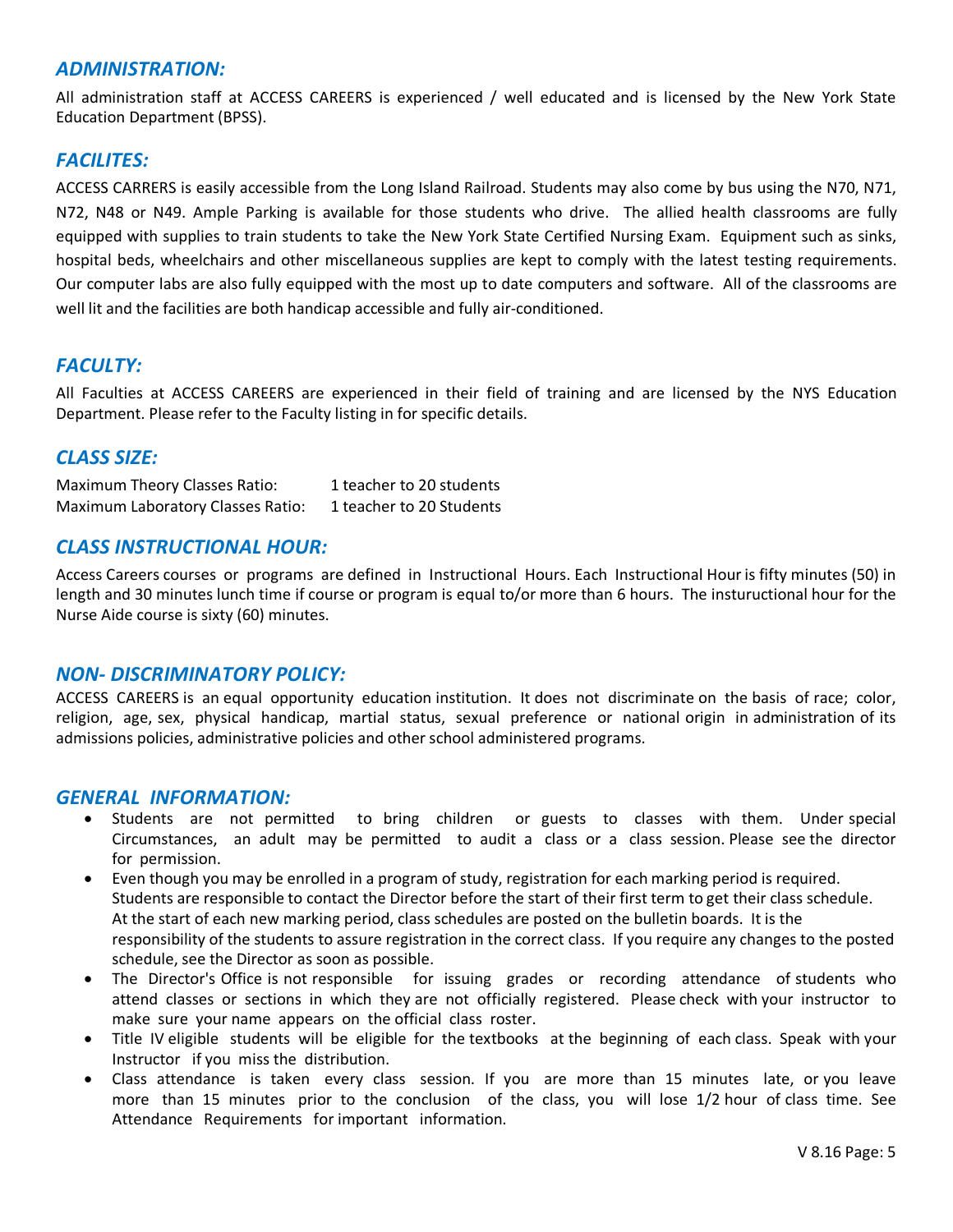- Course outlines are distributed the first day of class. Course requirements are on the outline.
- Instructors will post grades at the completion of each class.
- Tutoring is available to all students free of charge. Please make arrangements with your instructor.
- Vouchers for certification examinations may be obtained through the Bursar's Office.
- Students must adhere to their payment schedule as established by the Financial Aid Office. If you do not know your schedule, or if you have any other questions about your account, please see a Financial Aid Counselor or Bursar
- If an agency or corporation is sponsoring your education need, please maintain a close relation with your case manager or company liaison officer regarding any special arrangements. You may be required to sign daily attendance rosters.
- FAX and COPY services are available for a minimal fee base. See the admin staff for more information.
- LOST and FOUND: The school is not responsible for any personal items left on school premises.
- Access Careers reserves the option to cancel classes or change class schedules to accommodate scheduling issues.

#### *STUDENT RECORDS:*

The school will maintain student records for a period of seven years as per Section 126.11(b) of the Commissioners Regualtions of BPSS. BPSS schools are required to maintain permanent student records for twenty years. Upon graduation, students will be given a copy of their records. The student should maintain these records indefinitely. The records that the school will maintain are as follows:

- Attendance Records
- Academic Progress and grades (unofficial transcript)
- Financial Records
- Referral record
- The Enrollment Agreement
- Records of meetings, appeals, disciplinary actions and dismissals
- A copy of the graduation certificate
- Medical Records (where applicable)

Student records are maintained by the school administrator and are available for review by the student at any time with prior appointment. Students are encouraged to submit updates to their records, such as address, phone number changes or changes in financial aid,as soon as possible. All records are private and are handled with confidentiality.

Access Careers complies with the Family Educational Rights and Privacy Act (FERPA), which provides guidelines on storage and releasing of student and former student records. Information in student records is considered confidential between the individual and the Institute, and will not be released to a third party without the written consent of the student.

#### *DISCLAIMER:*

The student should be aware that some information in the catalog might change. It is recommended that students considering enrolling in the school check with the School Director to determine if there has been any change from the information provided in the catalog. In addition, a catalog will contain information on the school's teaching personnel and courses offered. Please be advised that the State Education Department separately licenses all teaching personnel and independently approves a courses offered. Therefore, it is possible that the courses listed in the school's catalog may not be approved at the time that a student enrolls in the school or the teaching personnel listed in the catalog may have changed. It is again recommended that you check with the School Director to determine if there are any changes in the courses, tuition and other fees offered or the teaching and non teaching personnel listed in the catalog. The school reserves the right to make such changes in regulations, curriculums, and charges as it deems necessary without previous notice and with the approval of the appropriate licensing agency. Students should review the school catalog for factual information.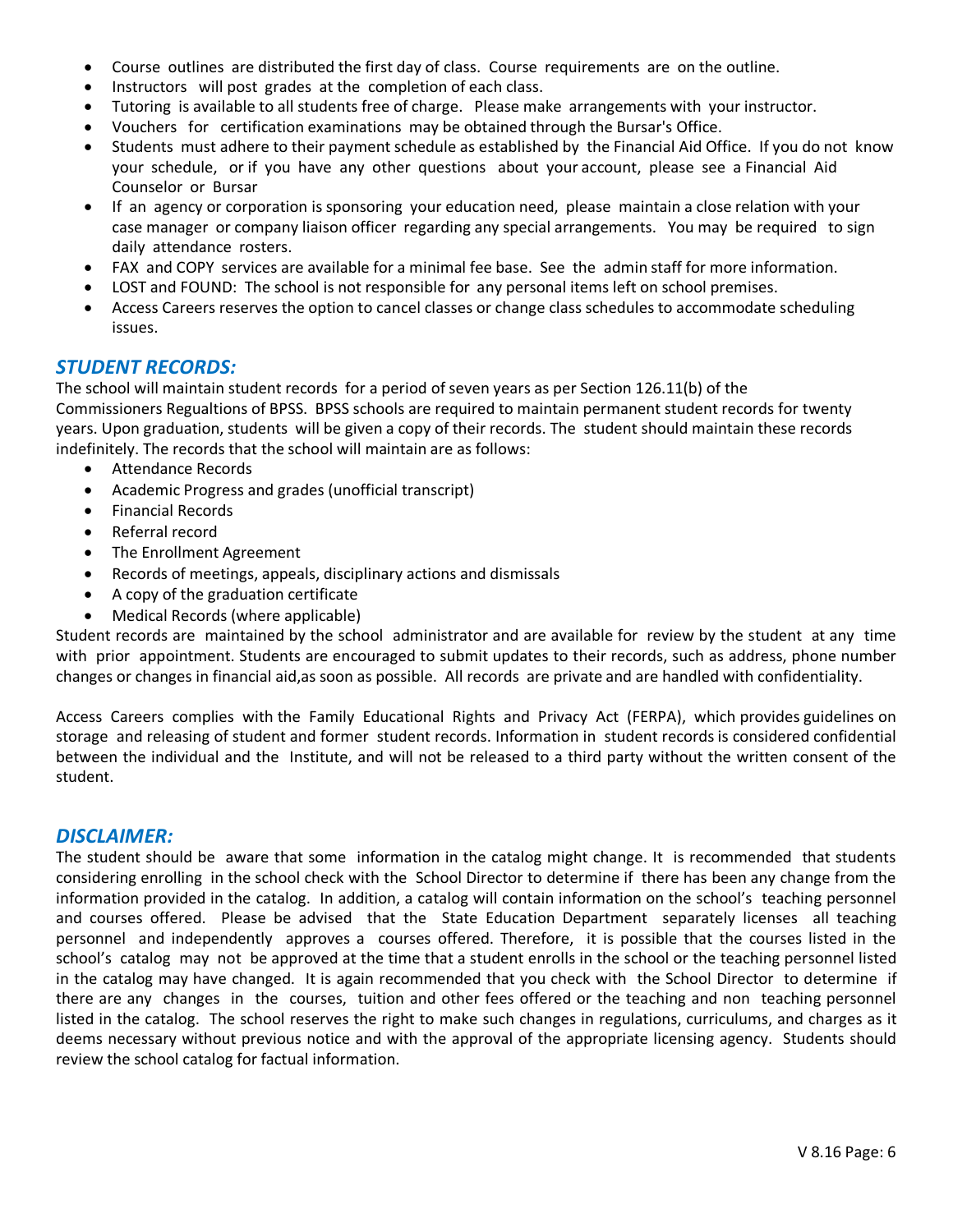

#### *GENERAL ADMISSIONS REQUIREMENTS*

You may schedule an appointment by phone or email at Access Careers for a personal counseling. Applicants must meet the following requirements to be admitted to the Access Careers:

- If you are under 18 years of age a parent or guardian should be present during the counseling.
- Complete the inquiry form and submit it to the Admission Office.
- Submit official transcript, diploma, or recognized equivalency confirming minimum High School Graduation or a G.E.D
- Students who have graduated from a foreign high school must fill out a sworn statement indicating they are a foreign high school graduate. They are required to provide a copy of the diploma, translated in English but if this is not possible, the signed sworn statement will suffice. Students who provide the sworn statement of Foreign High School Graduation (Form BPSS-115), may have to take a test approved by the NYSED Commissioner to validate their claim of a foreign diploma and ensure their ability to benefit from the instruction as per Policy Guidline 2-0300.
- Once accepted to the program a student must complete an Enrollment Agreement and present a valid picture ID.
- Student who needs to apply for financial aid must meet to the financial aid advisor and supply all paperwork necessary to support all Financial Aid requirements.

#### *ENGLISH AS A SECOND LANGUAGE (ESL) ADMISSIONS REQUIREMENTS FOR:*

ESL is a standalone program that is limited to the person who has occupational competencies in their field of interest but because of lack in proficiency in English they are not able to perform work proficiently. If they could demonstrate adequate English language skills then person can be employable. School admits the students who need instruction in English to be able to use the knowledge and skills that they already acquired in their home country language in order to obtain employment.

- All students must be at least eighteen (18) years of age on or before the first day of admission.
- Proof of education/certification.
- Student needs to take entrance exam (BEST) offered at the school before enrolling to the program.
- Based on student's performance on entrance exam, the student will be admitted to the level of English as a Second language program.
- Based on level of English as a Second language program admission the total program cost will be prorated.

#### *ENROLLMENT AND START DATES:*

New Students may enroll at anytime. Classes start at frequent intervals, usually each month. Consult an Admissions Representative for the dates of the next starting class.

#### *ORIENTATATION*

Newly admitted students must attend Orientation which is held before the first day of class. Orientation provides an introduction to the Access Careersstudents to meet staff, faculty and classmates, and learn about rules and regulations, support services and available resources. First day of the class an orientation will be given to all new students. The purpose of the orientation is to acquaint the student With the goals of the school, its rules, regulations and the objectives of their course of study. School will also provide Health, Safety (OSHA) and Fire Prevention training.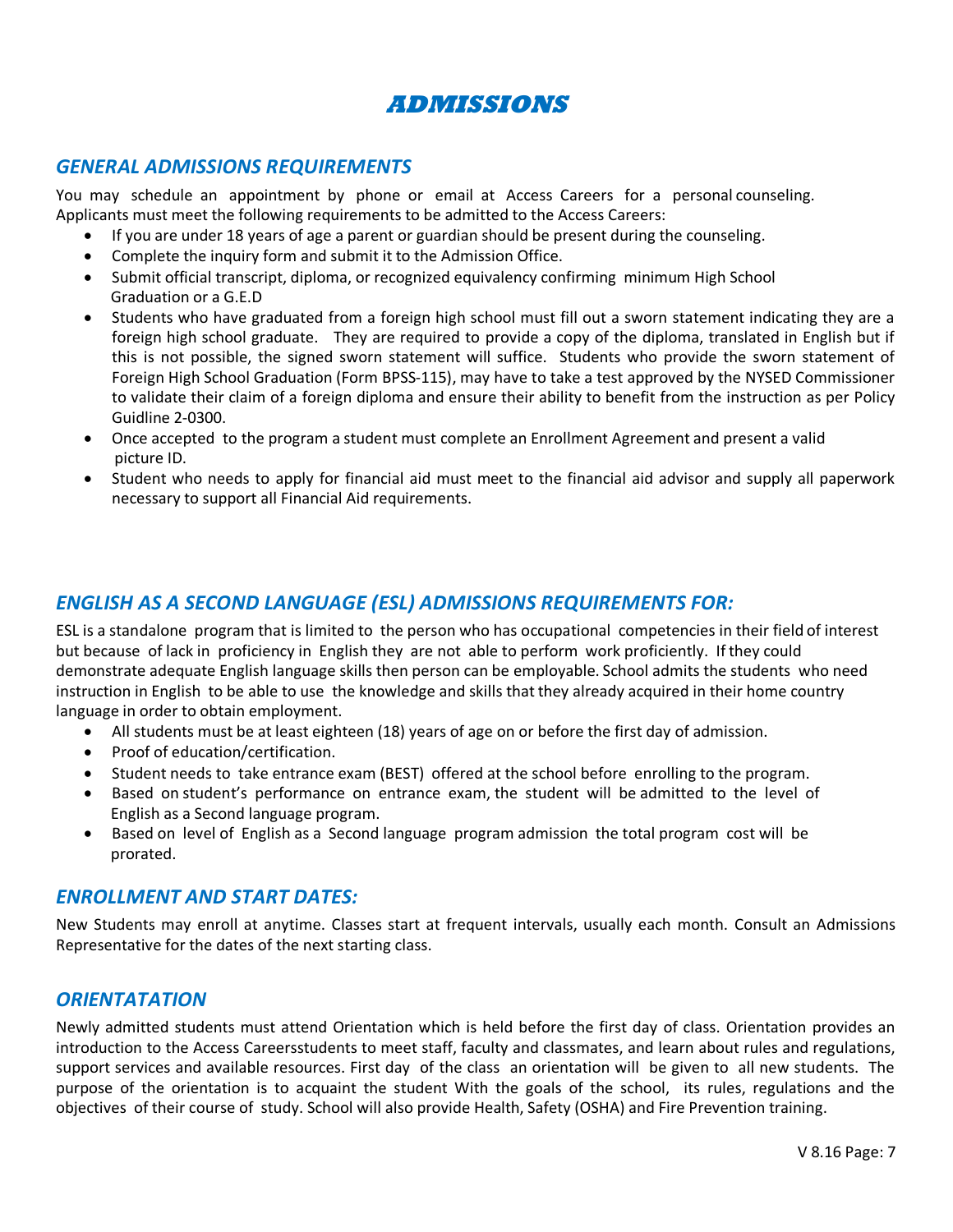#### *EXTERNSHIP POLICY*

Several programs at Access Careers require completion of an externship. During the externship, students apply their knowledge and skills in an actual work setting while under the supervision of qualified personnel. Externship hours are arranged according to the needs of the externship sites and students are responsible for adjusting their schedules to the availability of externship hours. Most sites require daytime schedules. Students are required to complete medical and background checks as a condition of their externship and should have satisfied all of those requirements by the completion of the classroom portion of the program. Although these requirements are covered, in detail, during the Admissions process and in the publication Rules and Regulations, students are encouraged to consult with their instructors or school administrators to double check that they have met all such requirements before being offered an externship. The institution expects students to successfully complete these requirements timely so that these requirements do not impact their ability to accept the externship offer. Students who are accepted into the program but then cannot meet all requirements for any reason (for example, they fail a second background check, where required) will not be eligible for an externship offer and will be withdrawn from the program until they are able to satisfy the requirements. Upon completion of the necessary requirements, the student may appeal for re-entry into their program.

Externship Assignment Students must arrange travel to their externship assignment(s). In addition, based on clinical site availability or program requirements, students may be required to complete their externship at more than one clinical site. Students who studied in the evening session must be prepared to attend externship(s) during the day, and all students must make arrangements to meet site scheduling requirements. Students may petition the school to use a site they have located on their own, but the site will only be approved following a visit from school personnel and the execution of an externship contract. Students are required to submit weekly time sheets signed by the site supervisor reflecting the hours they have completed. All externship hours must be successfully completed before a student can officially graduate from their program in which he/she is enrolled.

Should a student refuse their first externship site offer, for a reason which is acceptable to the School's Externship Coordinator, or Director of Education, a second externship site may be located and offered to the student. If the student refuses the second externship site the student may be dismissed from their program. Should a student abandon a site, or be terminated by their site, Access Careers will not be obligated to locate and offer another externship site for the student, and may result in dismissal from their program. It is expected and required that students will behave professionally and attend as required by their externship site.

#### *RE-ENTRY STUDENTS*

Former students who wish to return to school must complete a request for reinstatement and have their record reviewed by the Campus President or Director of Education for approval. Students who previously failed the same course twice are not permitted to re-enter. Placement in class is determined through an evaluation conducted by the program chair or Director of Education. Remaining tuition charges will be determined accordingly. Re-entry is also subject to class space availability. Students who wish to return to school whose last date of attendance is more than 365 days earlier must complete an Admission Application in order to begin the re-entry process.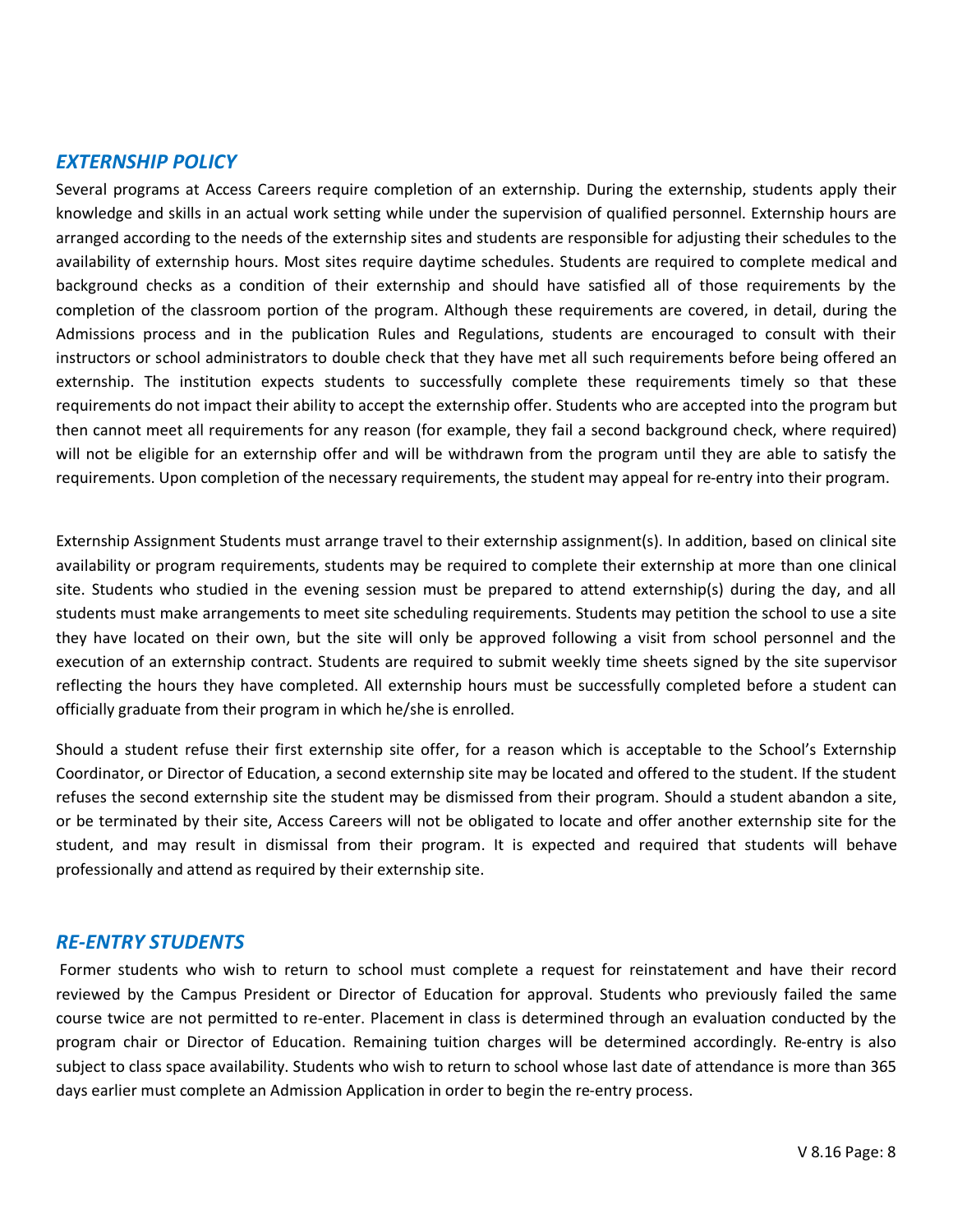#### *TRANSFER CREDIT /ADVANCED STANDING*

At the discretion of the School Director, advanced standing may be given for prior education. Students will be required to provide an appropriate transcript. Advanced standing approval must be given prior to enrollment. Access Careers does not permit currently enrolled students to transfer between classes. If a student wants to transfer to another program they must enroll as a new student. Any tuition paid to the school is non-transferrable.

#### *Transfer of credit from other institutes:*

To ensure that our students graduate with the high quality of training skills necessary to achieve success in the today's workplace we will give recognition for previous training. Student's wishing to receive recognition for previous training must show proof of previous training. The student should hold minimum of "C" grade in the course for which he/she is willing to obtain credit. If below "C" grade student has to repeat the coursework again. Official transcript of any previous education and official catalog with course descriptions must be submitter from the previous school. Applicants must allow sufficient time to process requests in order to get credit for the courses. Note: The use of the word "credit" does not apply to college credits, but rather to recognition for previous course work.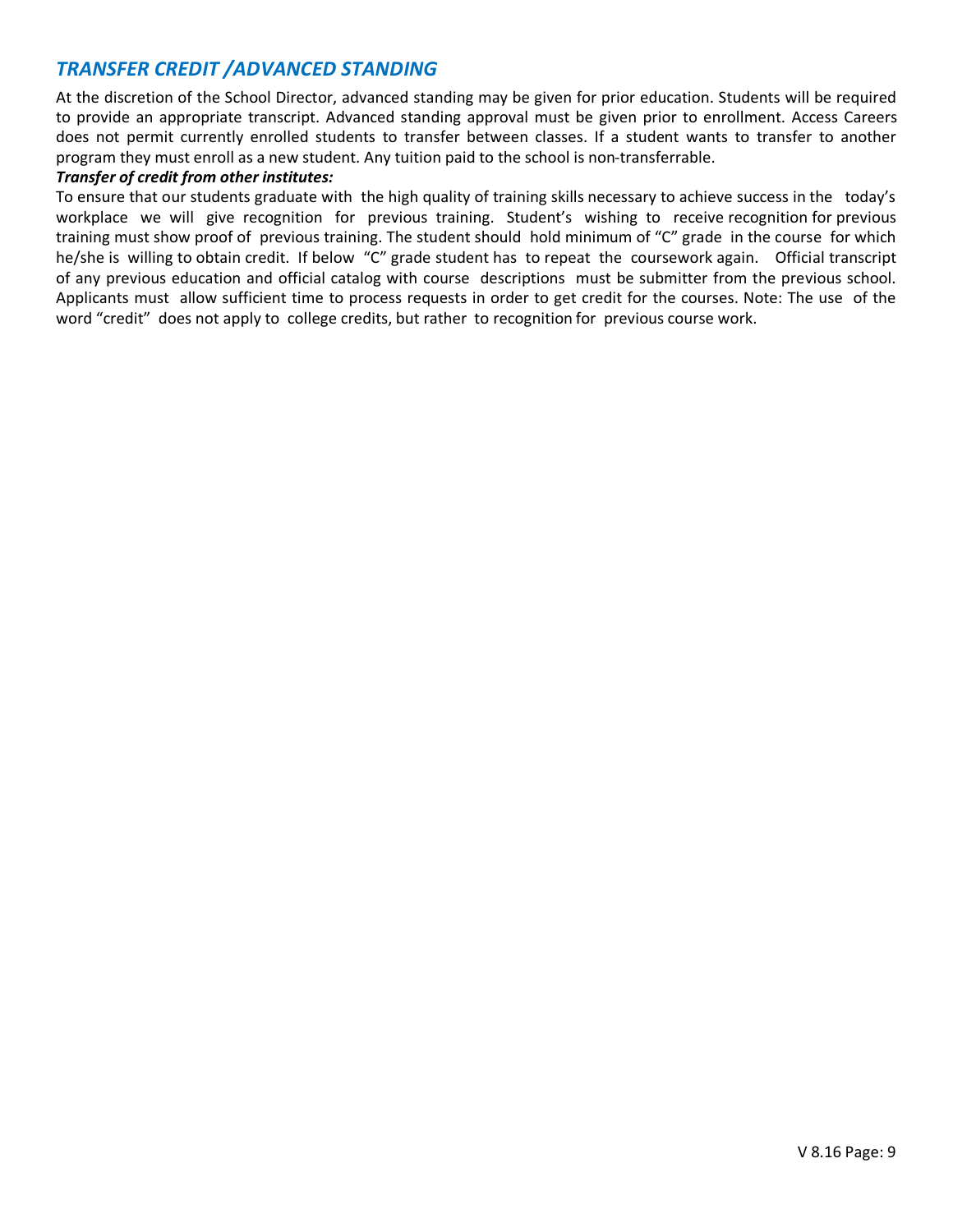# **FINANCIAL AID / TUITION INFORMATION**

#### *TUITION AND METHOD OF PAYMENT:*

Details of the cost of tuition, materials/supplies and fees for each program of study are included in the catalog. Please refer to tuition and fees for details. A Financial Aid Counselor will provide students with complete information on available funding and payment schedules. Access Careers accepts all fees in terms of cash, certified check, private/government voucher, grants, scholarship approval and credit card. The school has other tuition payment plans available for students also.

A plan tailored to meet your needs while attending school can be arranged at the time of registration with the bursar. This payment plan cannot be changed. In case of an emergency situation, you can provide a written request to the school to change your payment plans. The school may at the discretion of the Director, change this plan for you. If any part of a scheduled payment is more than three days late, the applicant will have to pay a late charge \$50 per late payment. If the payment is made by check and that check is returned unpaid for any reason, you will pay a charge of fifty dollars for each check so returned. Such Check Return Fee will be due immediately along with the scheduled payment that the check was issued for.

#### *FINANCIAL AID ELIGIBILITY REQUIREMENTS:*

ACCESS CAREERS is an eligible institution under the following student financial programs:

- FEDERAL PELL GRANT
- $\div$  FEDERAL SUPPLEMENTAL EDUCATIONAL OPPORTUNITY GRANT
- FEDERAL WORK STUDY PROGRAM
- **❖ FEDERAL DIRECT LOAN**
- ❖ SUBSIDIZED, UNSUBSIDIZED AND PLUS LOANS

Financial aid is available for selected programs. To be eligible for Federal Title IV aid, a student must:

- Be enrolled as a regular student in an eligible program of study on at least a half-time basis.
- Be a U.S. citizen, national, or an eligible non-citizen and have financial need determined
- by the cost of attendance and expected family contribution.
- Maintain satisfactory progress, determined by the grade point average and progress towards
- program completion.
- Provide a financial aid transcript from any post-secondary institutions previously attended.
- Complete the verification process as required.

#### *OTHER AID PROGRAMS:*

A student who has financial need is given full consideration for grants and loans. The Financial Aid Office will assist students in the completion and submission of applications. Access Careers students may be eligible to receive funds from one or more of the following State, Federal or other financial aid programs.

#### **Veterans Benefits (VA):**

Access Careers is approved for veterans training from Dependents of Veterans Affairs. Application for Veteran Education benefits may be picked up at the from the Veterans Administration office. Inquiries should be directed to: Veterans Administration, 245 Houston Street, New York, NY 10014, and Tel: 1(888) 442-4551 (GIBILL1). For those veterans who entered the military between January 31, 1955 and January 1, 1977, and served on active duty for a continuous period of at least 180 days, their eligibility extends for ten (10) years beyond the date of discharge. Those who entered the military after January 1, 1977 are eligible if they participated in the Contributory Education Assistance Program. Only the VA can determine eligibility for these benefits.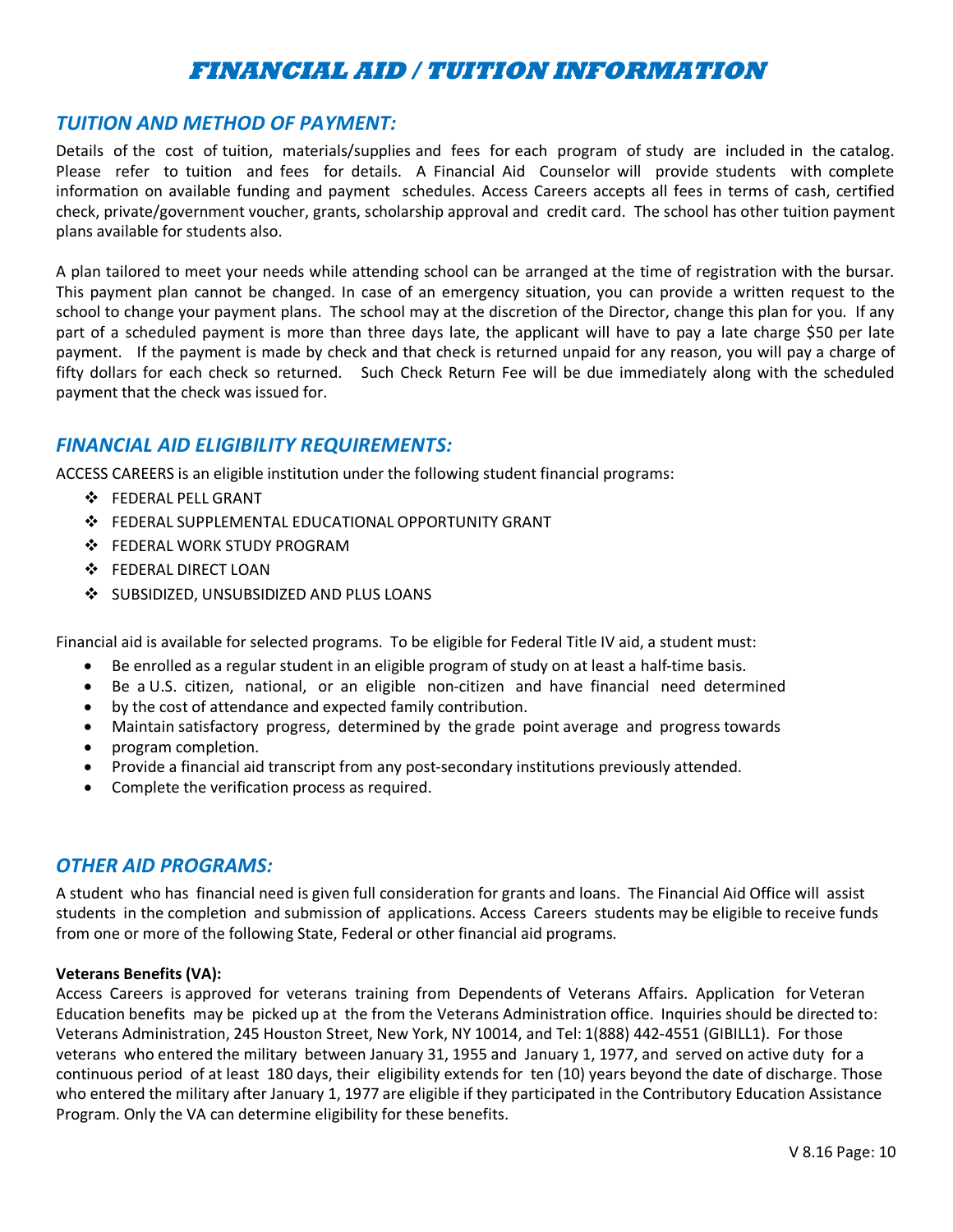#### **Federal Family Educational Stafford Loans- Subsidized and Un-subsidized:**

Stafford loans are low interest loans made to the student by a lender such as a bank, credit union or savings and loan association to help pay for tuition and other direct educational expenses during enrollment. These loans are insured by a guarantee agency. Students must apply for a Pell grant before qualifying for a Stafford loan.

Subsidized Stafford loans are for students who show financial need for the loan based on the cost of attendance, the amount of your family's contribution, and other aid you are receiving. You may borrow up to \$3,500.

Unsubsidized Stafford loans are not need-based and independent students can borrow an additional \$6000.00.

All loans are disbursed and credited to student accounts in at least two disbursements. Students may apply for a loan by completing the Free Application for Federal Student Aid (FAFSA) and a loan application. Loan applications are available at the school.

#### **Parent Loans (PLUS):**

Parents of dependent students may borrow up to the cost of attendance per dependent child each academic year to pay for tuition and other educational expenses. Repayment of principal borrowed plus interest begins within 60 days after the loan is disbursed. Dependence is determined by federal guidelines.

The Financial Aid Office will provide all students with the following information:

- Applicable fees
- Default consequence
- Maximum eligibility
- Applications
- Deferment guidelines
- Repayment schedules
- Current interest rates
- Loan consolidation

#### **Employer/Union Tuition Reimbursement:**

Some students may be eligible for tuition reimbursement through an employer or a labor union. Contact your work supervisor, Human Resources Department, or your union representative for details.

#### **Workforce Investment Act Funding:**

Access Careers qualifies for the Department of Labor Workforce Investment Act training grant program. For information, you may contact the Workforce New York homepage at www.workforcenewyork.org.

#### **ACCES VR:**

Students who have a vocational or educational handicap may qualify for training-related funding from the Office of Adult Career and Continuing Education Services (ACCES). Please contact your local office for current information.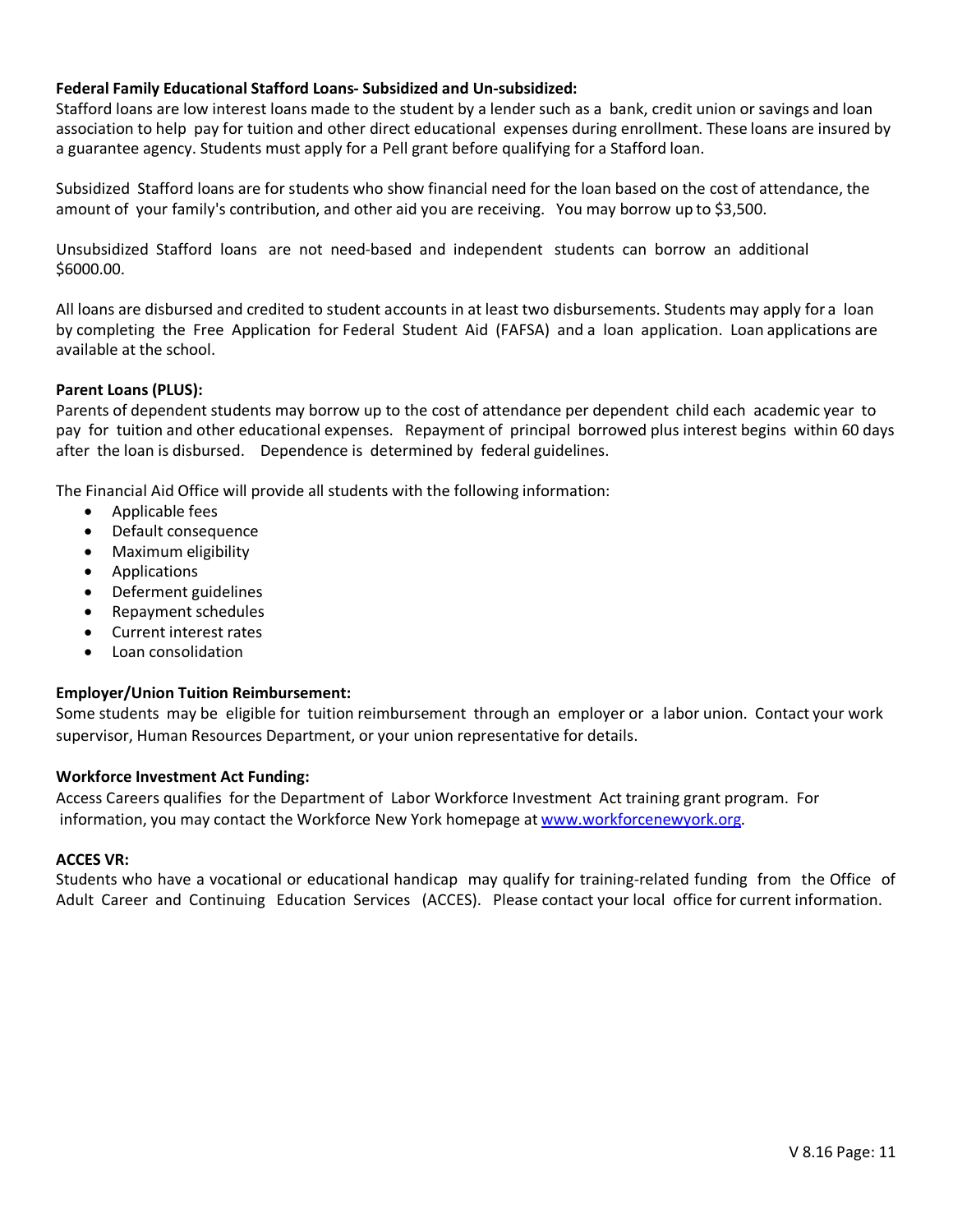## **ACADEMIC POLICIES AND PROCEDURES**

#### *ATTENDANCE POLICY:*

Students are expected to be in class for the prescribed number of hours for which they have enrolled. All students must be present for at least 15% of scheduled hours in order to graduate. Continuous absences, which, in the opinion of the faculty and administration, hinder educational objectives and result in unsatisfactory achievement which may lead to termination of the student's enrollment. Absences for acceptable personal or medical reasons will not lead to termination although the student's projected date of graduation may have to be revised. Excessive lateness and leaving early will be counted as absences. Access Careers attendance policy is based on a percentage of course hours attended. Poor attendance, tardiness, or early departure can substantially affect the student's ability to master the knowledge and skill objectives for satisfactory completion of the course. Consistent absence will affect the final grade thereby affecting the cumulative grade point average and putting the student at risk of falling below satisfactory progress standards. In addition to affecting the professionalism grade, there are also absolute limits for failing to attend. An absence accompanied by the documentation listed below may be considered excused and is not required to be made up for the course. Excused absences may not exceed 15% of the total course hours. All absences beyond the first 15% are considered unexcused regardless of reason or documentation. Since successful completion of Externship requires completion of all assigned hours, all time absent from the scheduled Externship hours must be made-up.

The following documented absences will be considered on appeal for excused absences in calculating final course "module" attendance:

- Mandated legal appointment
- Court appearance with subpoena provided
- Probation appointment with a letter from probation officer provided
- Jury duty with summons provided
- Military duty with a copy of orders provided
- Illness (self or family) with doctor's note containing an original signature. Students should understand that nonillness appointments (preventive visits, follow-ups, well-baby, etc.) are typically expected by employers to be made outside of work hours and therefore Access Careeers suggests the student do the same while in school
- Agency caseworker appointment with a letter from caseworker
- Bereavement accompanied with an obituary or death certificate

Permission to make-up the time exceeding the 15% limit is determined in consultation with the instructor with final approval from the Director of Education. Any further incidents of missed class will result in failure of the course.

In rare cases, instructors may recommend additional make-up work or passing a student who has failed to meet the attendance requirement if there are extenuating circumstances involved and the student otherwise meets the academic requirements for passing the course. The School Director must agree to the exception. Good attendance and timeliness are important workplace skills and are crucial to educational programs with a strong hands-on, practical component. Students are made aware of these policies at orientation and on the first day of all classes.

Late arrival, early departure and lateness returning from breaks are also incorporated into the cumulative absence and can result in a possible course failure. Tardiness or leaving class prior to dismissal will result in that time being considered absent to the nearest quarter-hour following the lateness or the preceding quarter-hour for leaving early. Continued lack of attendance may result in further disciplinary action including suspension or dismissal as a violation of the school's standards of conduct. The Director of Education and School President will make the dismissal decision based upon recommendations from the instructor and department chair.

Students who are absent 14 consecutive calendar days in any course will be considered to have withdrawn from the course unless the student has contacted the school during this period of absence to indicate their intention to return.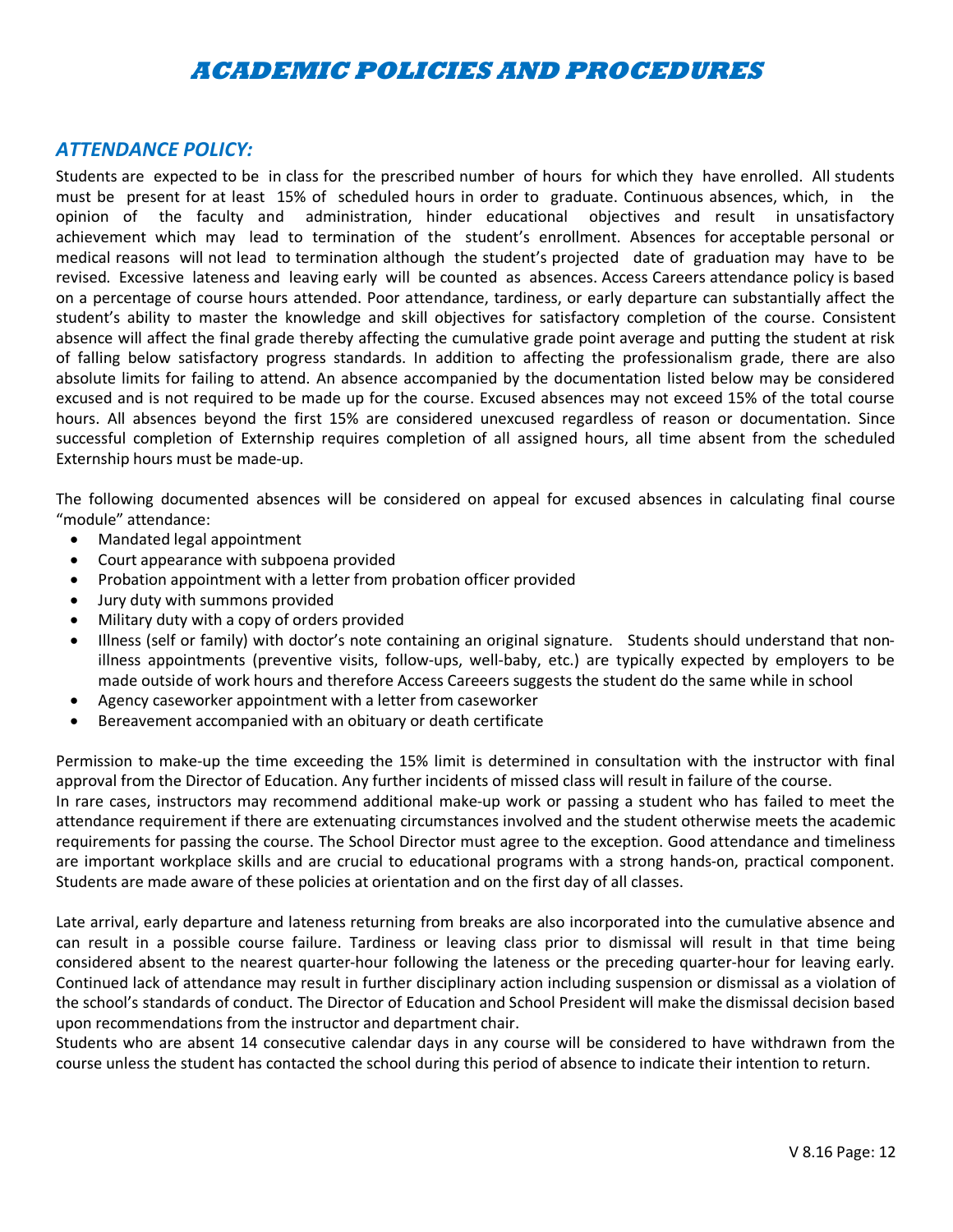#### *MAKE-UP WORK:*

Classroom work missed because of an absence can be made up through arrangement with the Instructor and the School Director. The student is responsible for initiating any request to make up work missed because of class absence. Make-up work, however, does not remove an absence. Absences exceeding more than 15% of instructional hours must be made up in supervised work, documented by faculty, in order for the student to receive credit. Attendance at make-up sessions will be permanently recorded in an attendance register maintained by the instructor.

#### *LEAVE OF ABSENCE:*

Students requesting a Leave of Absence (LOA), must do so in writing, in advance, using the LOA Request Form available from the Director of Education or Registrar. LOA's may not exceed 180 days in length within any 12-month period for any reason. Each request will be evaluated on an individual basis. Students must be in good academic standing to be eligible to apply for a Leave of Absence. Students must be current on their monthly payment plan, as appropriate, and continue making any regularly scheduled tuition payments during the time that they are on an approved Leave of Absence. In all cases, appropriate documentation justifying the LOA will be required. Students must complete an exit interview with the Financial Aid department prior to starting their approved LOA and will not accrue any additional charges while on LOA. A student returning from LOA must be evaluated by the campus before returning and will only be allowed to return to the program at the beginning of the module. Students who do not return from the LOA on the scheduled return date indicated on the LOA Request Form will be automatically withdrawn from the school effective that date and will be charged as outlined in the refund policy described in the school catalog and Enrollment Agreement.

#### *WITHDRAWAL & DISMISSAL:*

The school reserves the right to terminate a student for any of the following reasons:

- Unsatisfactory progress, attendance or behavior
- Noncompliance with rules & regulations of the institution
- **Tuition Delinquency**

In such an event, Access Careers will inform the student in writing of the effective date of expulsion. Tuition that results in an overpayment will be refunded within 30 days. If a student withdraws before a module ends without appropriate documentation, then all work done during that module is lost. Course credit and grades are given only for completed modules. The failure of a student to notify the director in writing of withdrawal may delay refund of tuition due pursuant to Section 5002 of the Education Law.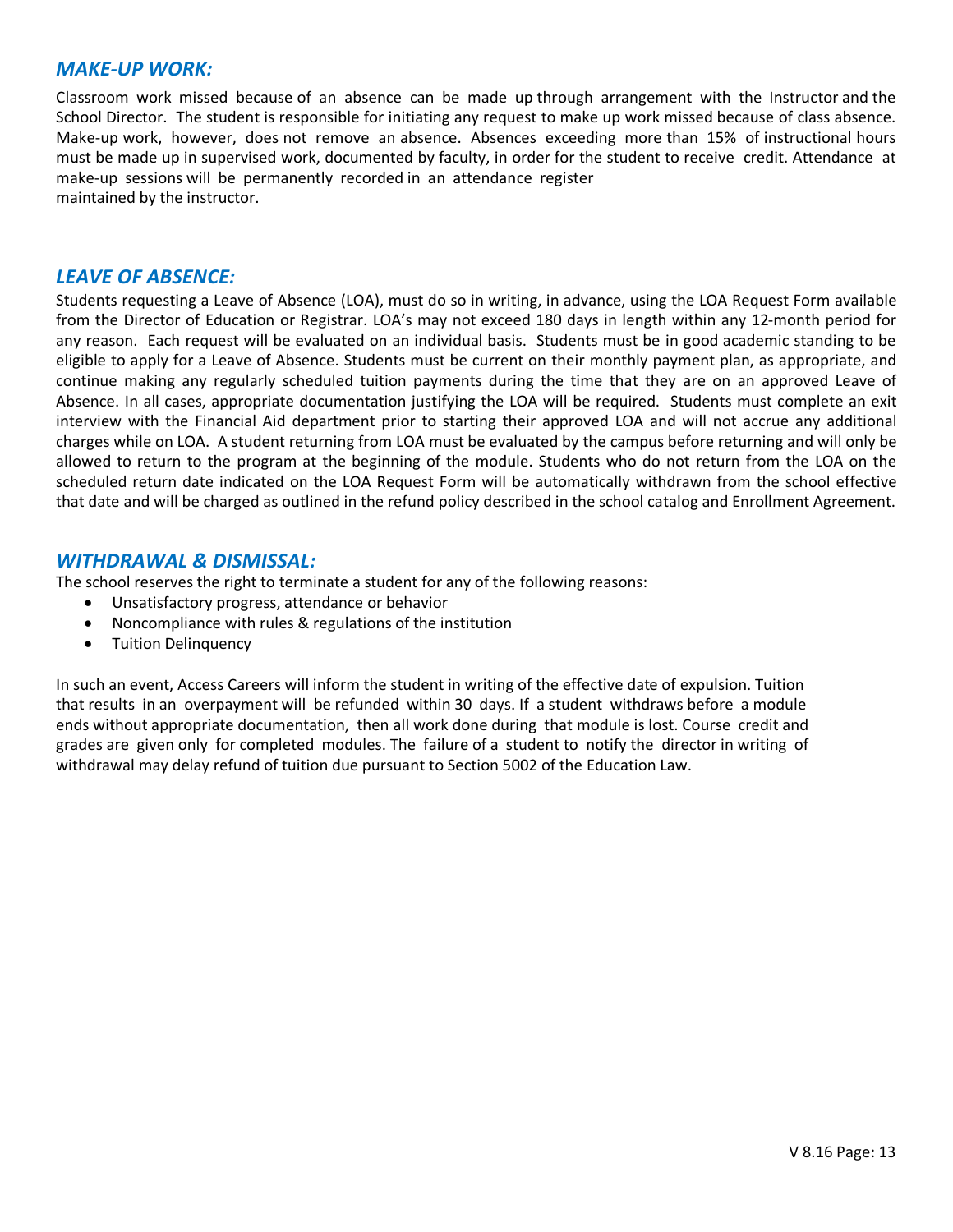# **STUDENT SERVICES**

#### *STUDENT SERVICES:*

Student Service's department offers assistance, advice and feedback to our students regarding any problems, concerns, or questions relating to the successful completion of their program.

#### *LIBRARY:*

Students have access to library all the time during normal office hours. The library collection includes books, periodicals, videos; computer based training (CBTs) Microsoft application, CDs, and on-line resources. Wi- Fi Internet access is available through out the premises.

#### *TUTORIAL SERVICES:*

Tutorial services are available on an individual basis. Any student interested in attending a tutoring session should contact the School Director to make the necessary arrangements.

#### *PLACEMENT ASSISTANCE:*

The school maintains a full time placement assistance service for its graduates during normal office hours. Our placement assistance service provides assistance at the time of graduation such as resume preparation, mock Interview preparation with entry-level positions available in local job market. However, while placement assistance service may be provided, it is understood that the school cannot promise nor guarantee employment to any student or its graduates.

#### *TRANSCRIPTS AND DIPLOMA:*

Student is entitled to get first Transcript and Diploma free of cost. Any duplicate documents requested by student will be charged \$8 fee. The school reserves the right to withhold a transcript if the student's financial account is in the arrears.

#### *MARKING PERIODS:*

Access Careers conducts classes on going basis, with the exception of the holidays listed in the catalog. The course description section of the catalog gives the length of the program and distinguishes whether a course is a shortterm program or is on a term basis. Final grades are given and permanently recorded at the end of a program or at the end of a term of a program. Every student will be given a Grade Report Card showing the final grades for each subject taken.

#### *STUDENT CONDUCT AND RESPONSIBILITIES:*

All students are expected to observe acceptable standards of conduct and to behave in a mature manner. Behavior, dress, attitude and attendance must be consistent with the student's career objectives. The school prohibits radios, tape recorders, cell phones or other devices that interfere with the learning environment.

#### *DRESS CODE:*

While attending classes at Access Careers, students are required to dress in a proper manner. Students who violate the dress or behavior code will not be permit to attend or remain in the class, laboratory or clinical experience and an absence will be record.

- Healthcare Programs: All students are required to wear seal blue scrubs with the school logo.
- Other Programs: All students are required to wear dress in a proper manner.
- Students are not permitted to wear shorts, torn, dirty or inappropriate clothing.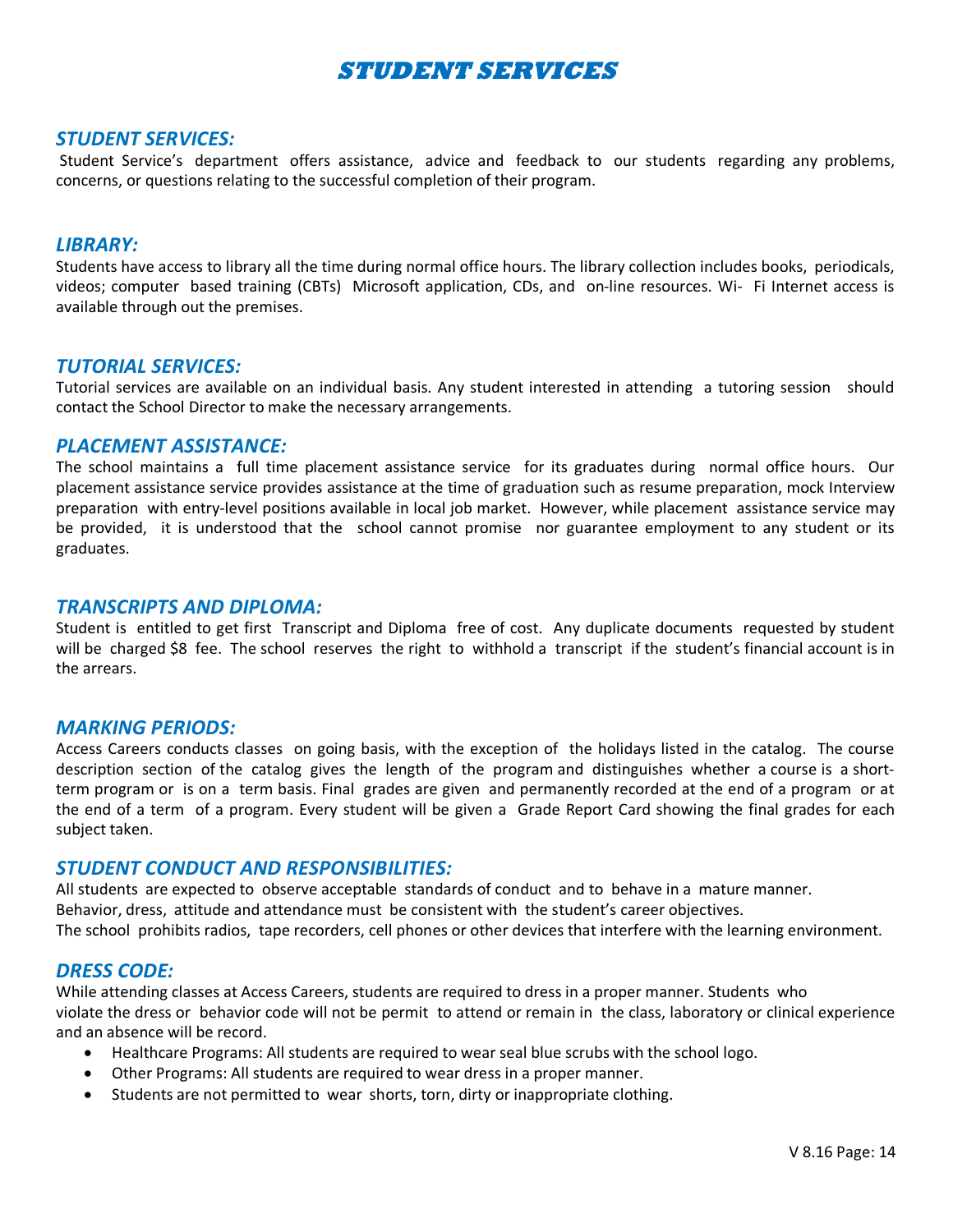#### *DEVICE POLICY:*

Personal, on-campus use of audio and image recording equipment must have the written authorization of the School Director. In addition, it is required that any authorized person secure the approval of the person they are recording prior to use of the devices(s). The equipment/device(s) include, but are not limited to: cell phone cameras/audio recorder, digital and still cameras, motion picture cameras, video cameras, analog and digital tape recorders, solid state digital recording devices or any device capable of recording sound and/or image. Use of audio and image recording devices for personal use without authorization are consider intrusions to academic, management, and student communities. Violation of this policy may be cause for disciplinary action up to and including dismissal from school and/or criminal record.

#### *STUDENT ETHICS:*

Students must observe ethical standards both academically and professionally. Cheating, plagiarism or promoting another's work as your own is strictly forbidden. Observation of all copyright laws is required. Unauthorized access to computer information or to pri vate computer systems is unacceptable. Generally accepted rules of Internet etiquette are part of the professional demeanor expected of students at Access Careers. Failure to observe these standards will result in disciplinary action up to and including dismissal from school. Students are expected to conduct themselves with due regard for the rights of others and in particular, that their behavior will not interfere with the ability of Access Careers to carry out its academic functions. Breaches of discipline may result in disciplinary action, including suspension or dismissal.

#### *DRUG ABUSE POLICY:*

It is the policy of Acces Careers that any person found to be in possession of, under the influence of, using, selling, offering for sale, or trading drugs or alcohol (whether or not for monetary gain) on our campus may be subject to disciplinary action up to and including dismissal from school.

#### *DISMISSAL FROM SCHOOL:*

Unlawful possession, use or distribution of firearms, drugs, or alcohol on school property is strictly prohibited and may subject the student to sanctions under local, state, and federal law. The school reserves the right to dismiss a student for any of the following reasons:

- Verbal or physical abuse of faculty, staff, or another student.
- Attendance does not meet school requirements.
- Academic Progress does not meet school standards.
- Financial obligations are not maintained.
- Verbal or physical actions contrary to the objectives of the school including insubordination toward staff, intimidation of students, staff, or others who may be in or near the school, retribution for real or imagined injury, the use of intoxicating liquor or illegal drugs, malicious destruction of school or student property, stealing or any other act of this nature.
- School standards of ethics or dress are not observed.
- Any student who involves a third party in an act of intimidation orretribution will be immediately terminated. Dismissed students who request re-admittance will be considered on a case-by-case basis. Previous attendance, academic performance, financial history, and general attitude will be considered. Please see director for the appeals process.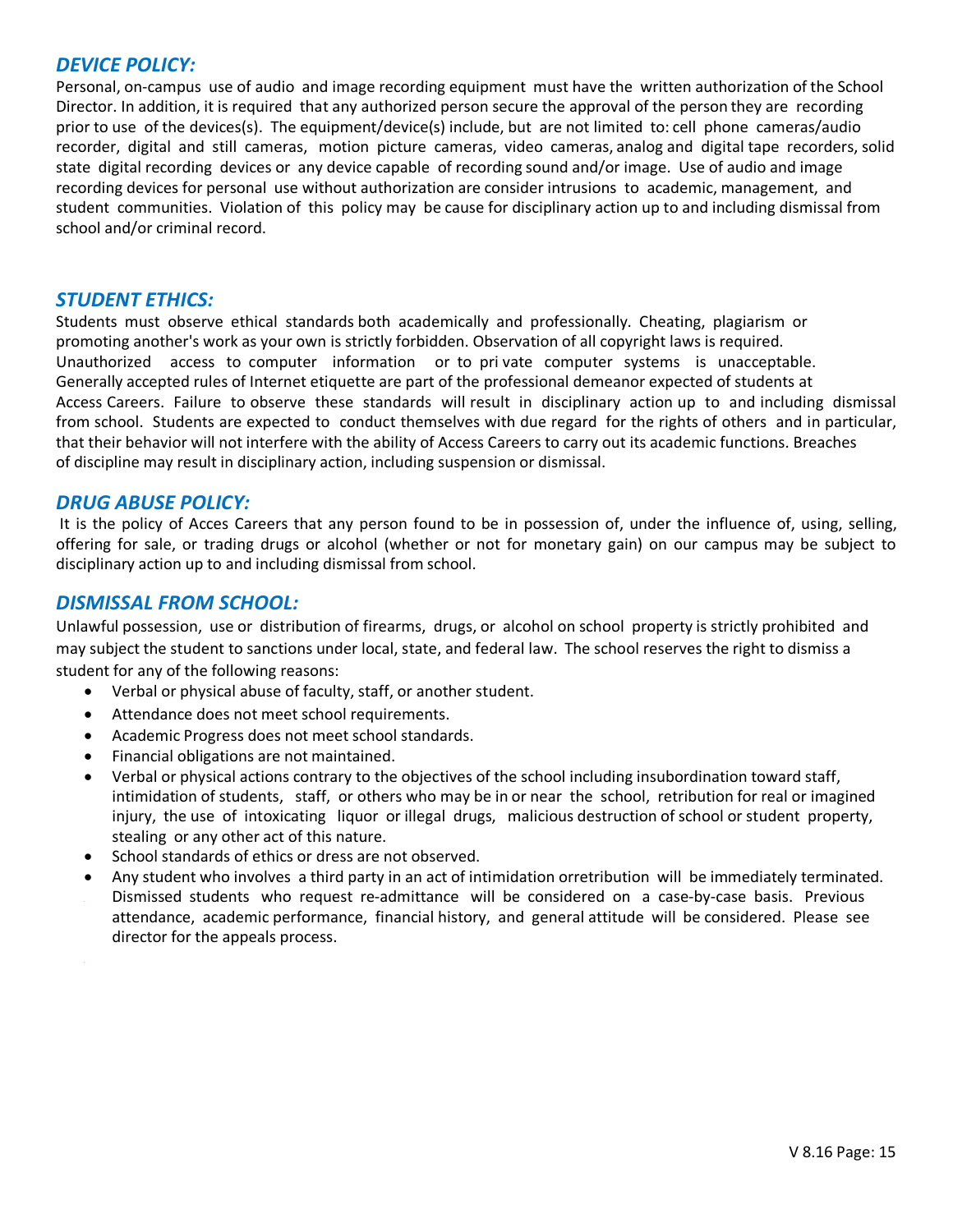#### *CAMPUS SECURITY:*

To comply with New York State regulations, Access Careers provides students, faculty and staff with information regarding sexual assault prevention, the legal consequences of sex offenses, the availability of counseling and support services, and the school's policies and security procedures.

The entrance to the campus building is always locked and students need to be buzzed in. Students are asked not to stay in the building except during the hours of the school's operation. These hours are as follows:

> Monday through Thursday from 10:00 am to 9:30 pm Friday through Sunday from 9:00 am to 5:00 pm.

Access Careers has a recorded video surveillance camera system and can be viewed at any time /anywhere by management.

Access to all facilities including offices, classrooms, lounges, and libraries is by key only when classes are not in session. Students are asked to remain in their classrooms or in the lounge areas during class breaks. A member of the administrative staff must accompany prospective students when they tour the school. Strangers are not permitted to loiter in any area of the school. Students, faculty and staff are asked to notify the administration immediately if they see a suspicious person or activity at any time.

#### *ACADEMIC CONDUCT:*

A student must conduct themselves in a professional manner at all times. There is absolutely no profanity allowed at any time, or any place on or near the school premises. A student may not verbally or physically threaten, or commit violent act(s) or crime(s) against any person, be they instructor, student, employee, or visitor. Based on the circumstances of the situation of misconduct, a student will either;

- Be asked to leave the school for a day
- Placed on probation for a term or be dismissed permanently by the school.

#### **The following are unacceptable and will not be tolerated:**

- All forms of bias including race, religion, ethnicity, gender, disability, national origin and creed as demonstrated through verbal, written communication and physical acts. Sexual harassment including hostile environment and quid pro quo (forcing an individual to perform sexual favors in return for something).
- All types of dishonesty, including cheating, plagiarism, knowingly furnishing false information to the institution and forgery alteration or use of institution documents of identification with intent to defraud.
- Intentional disruption or obstruction of teaching, research, administration, disciplinary proceedings, public meeting and programs, or other then school activities.
- Physical abuse of any person on school premises or at functions sponsored or supervised by the school.
- Theft or damage to the school premises or damage to the property of a member of the school community on the school premises.
- Failure to comply with directions of institutional officials acting in the performance of their duties.
- Violation of the law on school premises in a way that affects the school community's pursuit of its proper educational objectives. This includes, but is not limited to the use of alcoholic beverages and/or controlled dangerous substances on school premises.
- No Smoking / No Drugs / Drinking alcoholic beverages in premises.

In cases of violent acts or crimes committed, The Access Careers has the right to pursue and prosecute the student(s) and or person(s) involved, to the fullest extent of the law. A student/person, who is asked to leave the premises of the school and refuses to do so voluntarily, will be escorted off the premises by Police. The Access Careers will apply these methods to ensure safety for everyone and to create an atmosphere where education is the primary goal. Academic dismissal will be based on student's academic progress and attendance as described under attendance, conduct, and probation policies.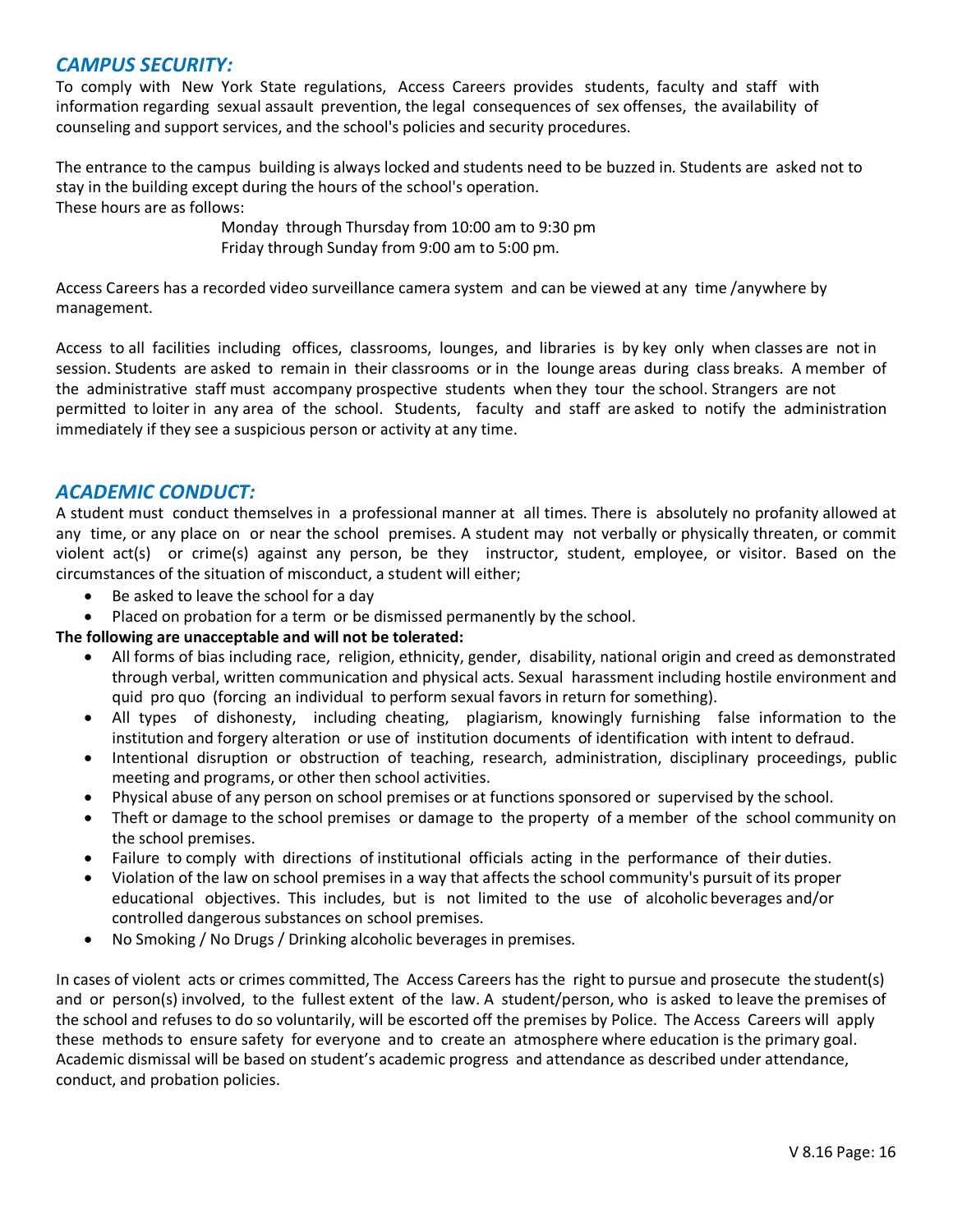A student who is been dismissed has the right to appeal to the School Director, if they feel that theirsituation merits individual attention due to unusual circumstances that contributed to their failure of a program/ course. The student must write to the School Director stating the reason for the appeal. The letter must state;

- The unusual circumstances the student feels caused the failure, and
- What they have done or plan to do to alleviate the problems they have had in academic performance.

The School Director may request additional information or documentation in support of the student's request. The performance of a student appealing an academic dismissal is been reviewed by the Academic Board. The academic Board is composed of the student's instructor, a senior faculty member and the School Director. Every area of the student's performance is been explored, and a decision concerning the request is made at the end of the review. The Academic Board has the final decision on student performance issues and may implement conditions for the student's continuation in the program/course.

#### *COMPLAINT PROCEDURES:*

We believe that students are the most important people at our school. As a student, you are encouraged to bring any suggestions, comments and concerns to your Teachers, Staff, Director and/or even Management. If the problem is not resolved in a reasonable time, submit a written statement about it to the School Director/President.

Who can file a complaint? -If you are or were a student or an employee of a Licensed Career School in the State of New York and you believe that the school or anyone representing the school has acted unlawfully, you have the right to file a complaint with the New York State Education Department (BPSS).

What can a student or employee complain about? You may make complaints about the conduct of the school, advertising, standards and methods of instruction, equipment, facilities, qualifications of teaching and management personnel, enrollment agreement, methods of collecting tuition and other charges, school license or registration, school and student records, and private school agent.

How can a student or employee file a complaint? The steps you must take to file a complaint are:

- 1. Write to the New York State Education Department (BPSS) at 116 West 32nd Street 14th Floor NYC, NY 10001 or telephone the Department (212) 643-4760, requesting an interview for the purpose of filing a written complaint. Bring all relevant proof of documents with you to the interview, including an enrollment agreement, financial aid application, transcripts, etc. An investigator from the department will meet you and go through your complaint in detail.
- 2. Write to the Council on Occupational Education at 7840 Roswell Road, Bldg 300 / Suite 325, Atlanta, GA 30350 or telephone the COE (800) 917 2081 or (770) 396 3898. Submit all relevant documents with your written complaint.
- 3. If you cannot come for an interview, send a letter or call the office to request a complaint form. You must complete and sign this form and mail it to the office. Please include with it copies of all relevant documents. You should keep the originals. You must file a complaint within two years after the alleged illegal conduct took place. The Bureau cannot investigate any complaint made more than two years after the date of the occurrence.
- 4. The investigator will attempt to resolve the complaint as quickly as possible and may contact you in the future with follow-up you should provide all information requested as quickly as possible; delay may affect the investigation of our complaint. When appropriate, the investigator will try to negotiate with the school informally. If the Department determines that the violations of law have been committed and the school fails to take satisfactory and appropriate action then the Department may proceed with formal disciplinary charges.
- 5. In addition to filing a complaint with the Department, you may also try to resolve your complaint directly with the school management. Use the school's internal grievance procedure or discuss your problems with teachers, department heads, or the school director. We suggest that you do so in writing and that you keep copies of all correspondence to the school. However, the school cannot require you to do this before you file a complaint with the New York Sate Education Department.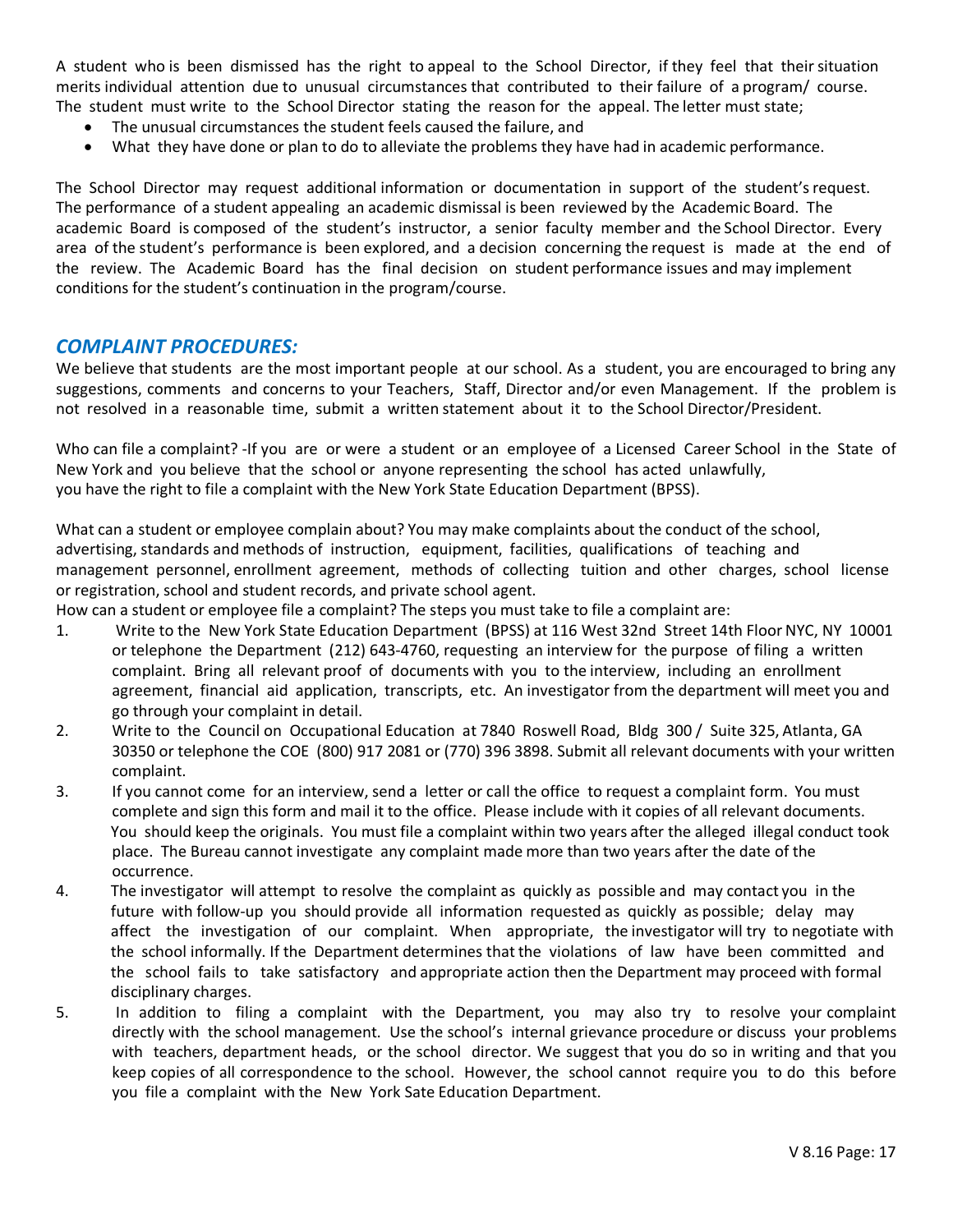# **SATISFACTORY ACADEMIC PROGRESS (SAP)**

#### *PROCESS AND OVERVIEW:*

All students enrolled at Access Careers must be in good academic standing and must maintain satisfactory progress toward graduation. A student must maintain a specific grade point average, good attendance, and proceed through his/her program of study in a specified time frame not to exceed 1.5 times the published length of the program. In order to continue as a student at Access Careers and in order to continue receiving financial assistance, it is required that students make SAP toward completion of their program of study. All students must maintain SAP according to the following standards in order to continue enrollment. SAP is measured at the end of each payment period, and will be checked prior to disbursement of aid.

#### *TIME / PACE MEASURE OF SATISFACTORY ACADEMIC PROGRESS (SAP):*

The school's satisfactory academic progress policies must contain a Pace measure. The policy defines the pace that our students must progress to ensure educational program completion within the maximum timeframe of 150%. For clock hour schools, the maximum time frame is no longer than 150% of the published length of the educational program as measured in the cumulative number of clock hours the student is required to complete.

| Diploma                        | Normal Program Timeframe | Maximum Program Timeframe |
|--------------------------------|--------------------------|---------------------------|
| <b>Medical Assistant</b>       | 39 weeks                 | 59 weeks                  |
| <b>Network Specialist</b>      | 39 weeks                 | 59 weeks                  |
| <b>Programming Specialist</b>  | 39 weeks                 | 59 weeks                  |
| ESL (Full Program)             | 36 weeks                 | 54 weeks                  |
| <b>Nursing Assistant (CNA)</b> | 6 weeks                  | 9 weeks                   |
| Patient Care Technician (PCT)  | 10 weeks                 | 15 weeks                  |
| <b>Pharmacy Technician</b>     | 10 weeks                 | 15 weeks                  |

For Example:

To calculate PACE take the cumulative number of hours the student successfully completed divided by the cumulative number of hours the student attempted. So if we take a clock hour school with a 900 hour program, at the end of each payment period the student is expected to have attempted 450 hours and completed 450 hours to complete the program within the allotted normal time frame of 39 weeks. If the student only completed successfully 300 hours we would divide 300 by 450 or 67%. Based on this, we must determine if a student could complete the program within 150% of the time allotted for the program, or 59 weeks. The student has 20 weeks remaining and could complete the remaining 600 hours within the time frame. So the student is making satisfactory pace progress.

The students who have failed to meet the Pace standards are placed first on Financial Aid Warning; if no improvement over the next payment period, they may appeal the decision and be placed on financial aid probation. The Director of Financial Aid in coordination with the Director at Office of Academic Affairs monitors Pace progress.

#### *QUALITATIVE MEASURE OF SATISFACTORY ACADEMIC PROGRESS (SAP):*

The Access Careers financial aid office receives quantitative information about Title IV recipients from the Academic Counselor. The quantitative SAP is reviewed manually and a copy of the latest transcript is kept on student file. The office of financial aid notifies students in writing their progress or lack of progress at the end of each payment period.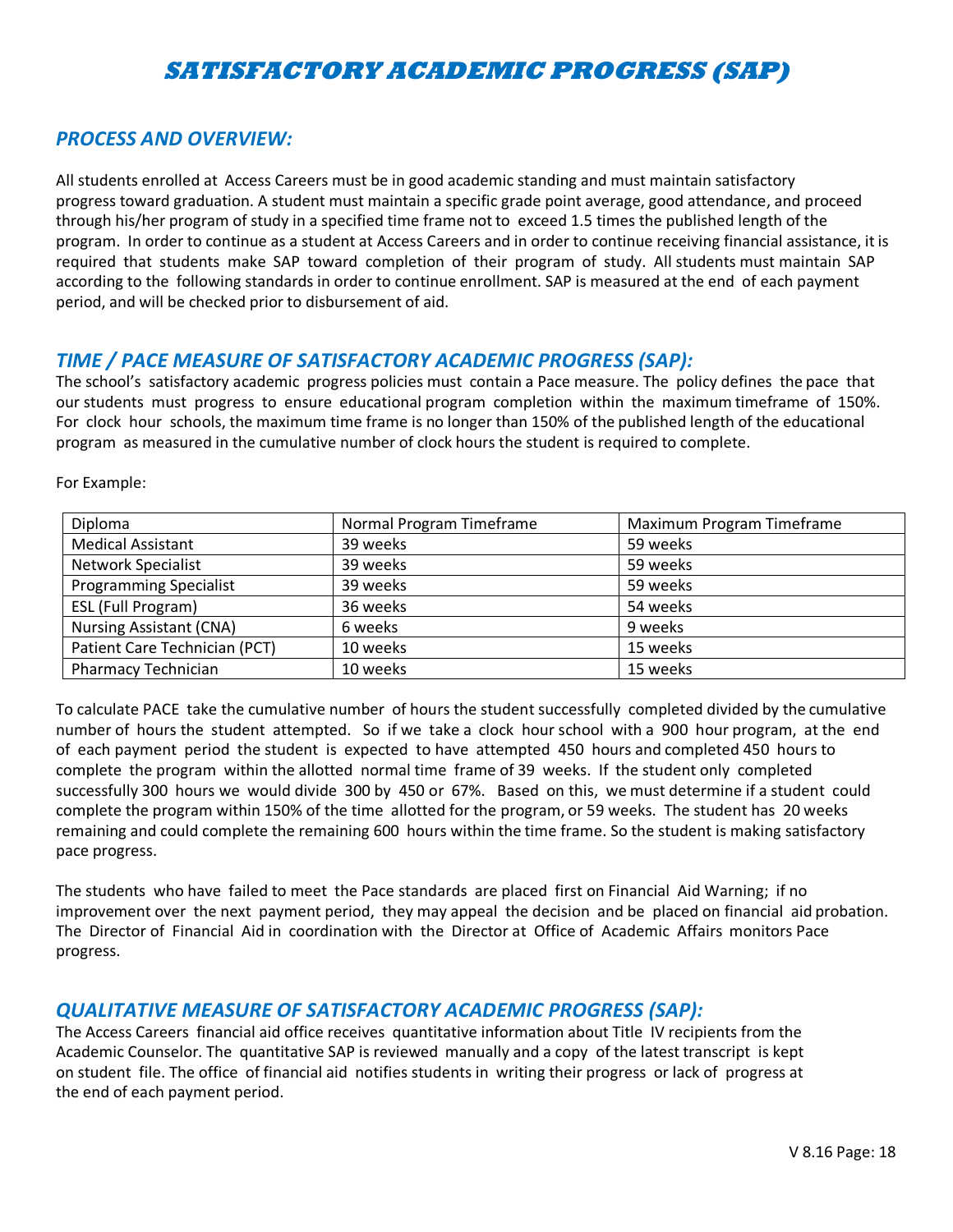#### *Grading System*

Written examinations (midterm/final), seminars, quizzes, Class participation and practical training will evaluate the competencies taught in the programs offered at Access Careers. Failure is set at 65% for an individual unit, and 70% for a curriculum who have not failed the program/course may participate in private tutoring or independent study in order to increase their grade point average.

| Letter Equivalent | <b>Grading Scale</b> |
|-------------------|----------------------|
| A                 | 91-100%              |
| B                 | 81-90%               |
| C                 | 71-80%               |
| D                 | 70-66%               |
| F                 | $0 - 65%$            |

#### *GRADES*

- Courses with grades of "I" (Incomplete) will be considered as credit or clock hours attempted but not completed. Incomplete courses do not influence the CGPA until they are completed. Courses assigned the letter grade of "I" are counted in the maximum timeframe. Incomplete courses must be completed within 7 calendar days of the course end date or the grade posted for the course will be calculated with the incomplete work having zero value grades. The Director of Education may extend this time limit at their discretion upon receipt of a written appeal by the student.
- Repeated Courses Classes for which the student received a failure grade (F, AF, Fail) may be repeated one time. Repeated course work may change a student's cumulative grade point average since the most recent grade received for a course will be used in this calculation. Repeated course work will be counted toward the number of clock hours attempted by a student for calculating cumulative maximum time frame.
- Withdrawl from a Course. A student who withdraws from a course and receives a "W" in the course will have that course counted in the Pace Component of Academic Progress of the course for a second time will result in dismissal from the program.

#### *SAP EVALUATIONS INCREMENTS:*

To ensure the student is making sufficient progress both quantitatively and qualitatively, the student's academic progress will be evaluated at every 33.33% of the completion of the program. For example, medical assistant is a 900 hour program. The SAP evaluation for the student enrolled into the medical assistant program will be held at the end of every 300 hours increment.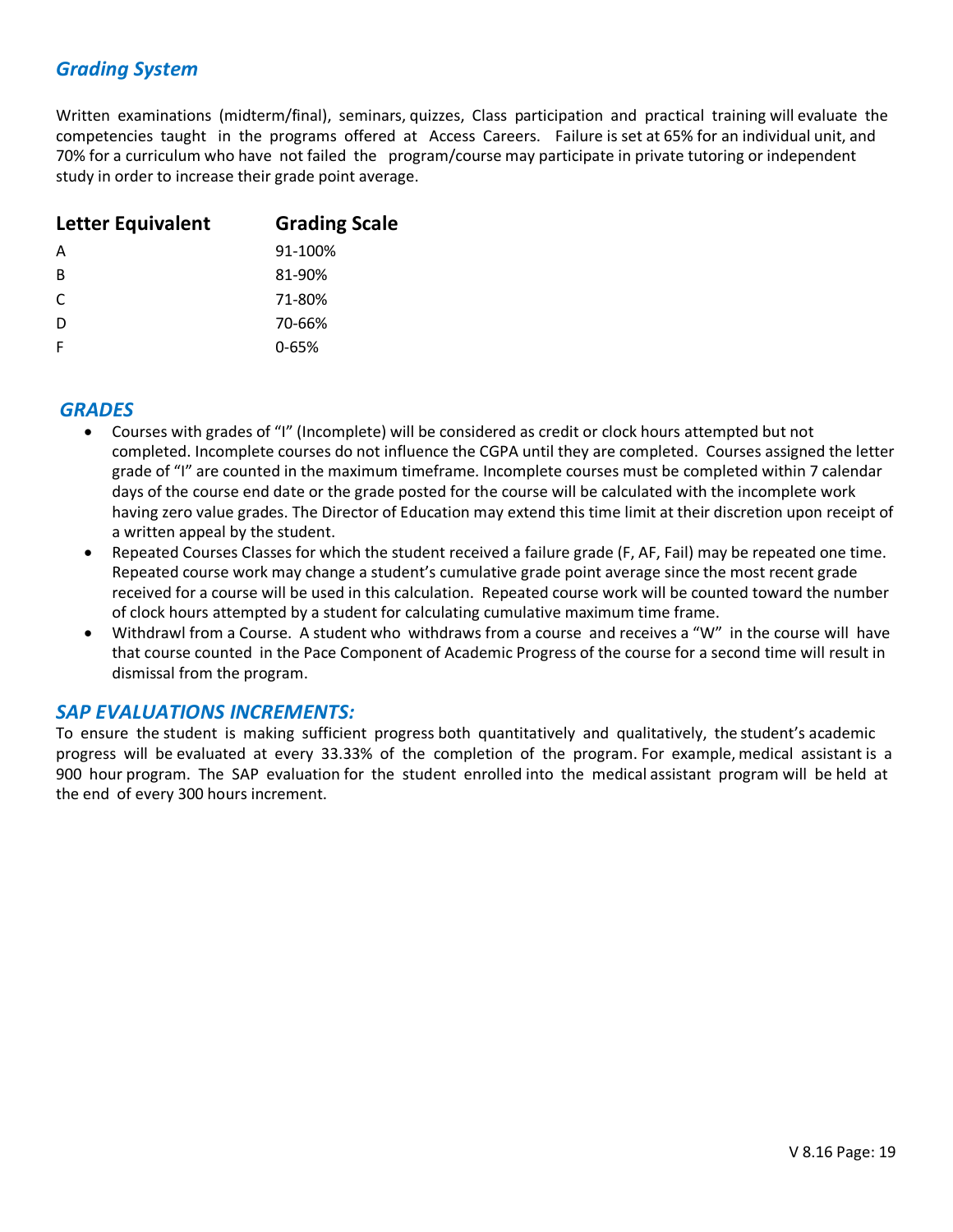#### *ACADEMIC PROBATION*

Students who do not maintain satisfactory progress by either failure to maintain an adequate GPA or course completion percentage (cumulative maximum timeframe) at the designated assessment points will be placed on academic probation until the next assessment point. If the student on academic probation achieves the minimum standard of satisfactory progress for the subsequent period the student will be removed from probation.

If the student on probation fails to achieve satisfactory progress for the program at the next assessment period, he or she will be dismissed from the program. When a student is placed on academic probation, the student

will be required to communicate with the Director of Education prior to returning to class. The Director of Education will inform the student of the date, action taken, and terms of the probation. This information will be indicated on a Student Advisory and placed in the appropriate permanent student's record.

#### *FINANCIAL AID WARNING:*

The school evaluates Satisfactory Academic Progress at the end of each payment period. If a student falls below a 2.0 GPA or if the student is not completing the required amount of hours/credits to keep Pace with the requirements for graduation within the 150% time frame; the student will be placed on financial aid warning for one payment period. If they are still not meeting SAP at the end of the warning period, the student maybe placed on Financial Aid Probation. (See "Financial Aid Probation" below.) A student who is put on a Financial Aid Warning can continue to receive Title IV aid for the next payment period after they receive the warning status. The status will be conferred automatically without the student appealing their SAP status.

If the student does not make SAP at the end of the financial aid warning period, they lose their financial aid eligibility. The student has the opportunity to have their financial aid eligibility reinstated by appealing the decision and being placed on Financial Aid Probation.

#### *GRADUATION REQUIREMENTS:*

Candidates for graduation must:

- Successfully complete all courses and credits required for the program
- Earn a cumulative grade point average of at least 2.0
- Complete all competency and skill performance testing required for the program
- Attend any required graduation meeting(s) and seminars for Career Services
- Attend exit interview(s) conducted by the Financial Aid Director if the student has utilized student loans
- Attend exit interview with the Career Services office and submit an approved resume and cover letter
- Be current in all payments owed to the School.

Students will earn a diploma upon meeting the graduation requirements.

#### *MITIGATING CIRCUMSTANCES:*

If a student on probation fails to achieve satisfactory progress for the program at the next assessment period, the student may appeal for an extension of probation for one additional grading period in order to achieve the minimum standard. The Campus President of the campus may waive the Standards of Satisfactory Progress for circumstances of personal illness, unusual family responsibilities, military service, or other significant occurrence

outside the control of the student for an additional period.These circumstances must be documented by the student to demonstrate that the cited circumstances have had an adverse impact on their performance.

In order to qualify for extended probation, the student must have less than 50% of their total program (in clock hours or credits) remaining for completion. No waivers will be provided for graduation requirements. Students are advised to refer to the section of the catalog concerning appeals for more information on the process.

If the appeal is granted and the student achieves the standard, the student will be removed from Extended Probation status, if not the student will be dismissed from the program. The student may remain eligible for financial aid during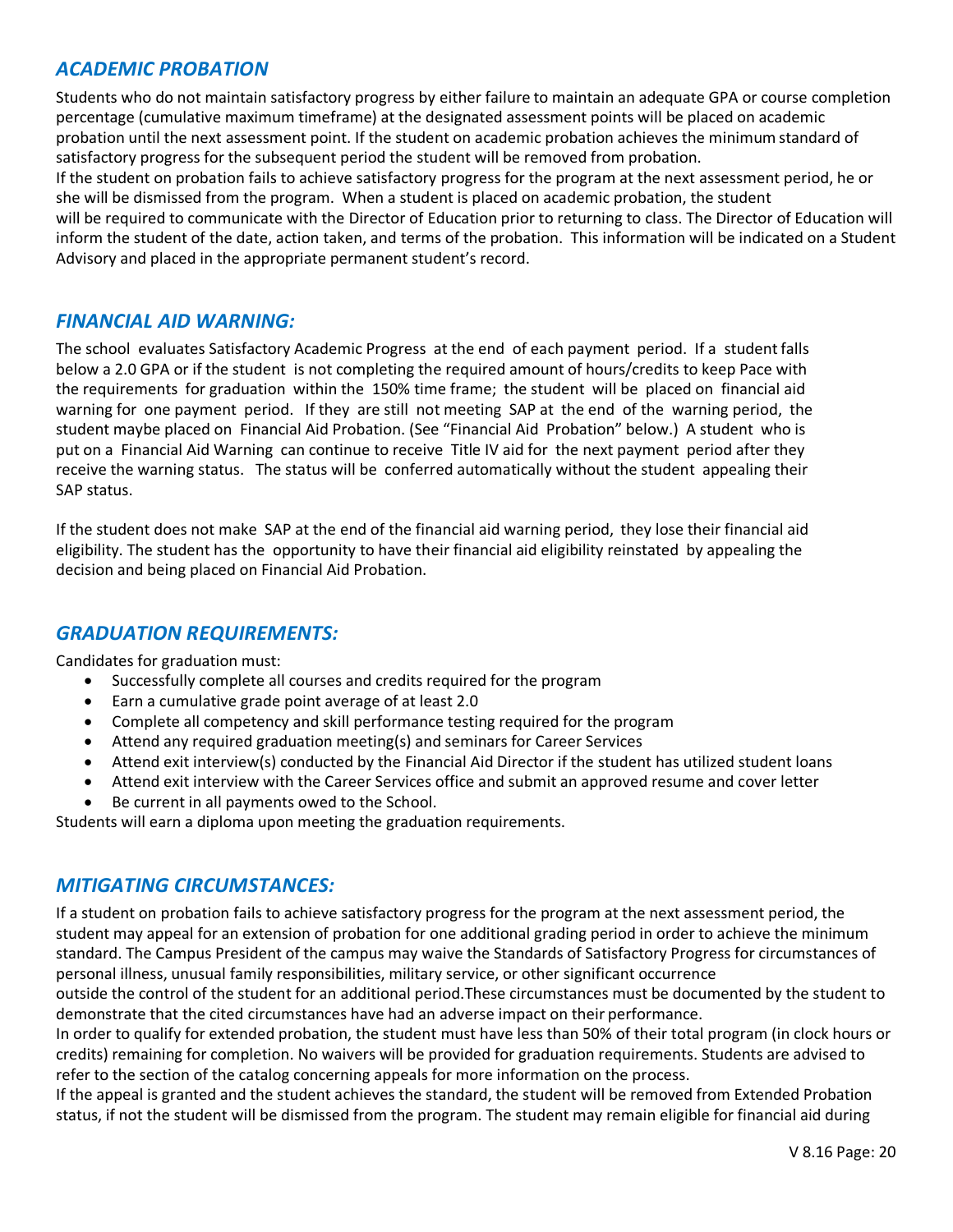the period of extended probation. In order for the extension to be approved, the conditions of Satisfactory Academic Progress must be possible and must be met at the completion of the additional period.

Approval of the extended probation and the student's eligibility to receive aid is dependent upon the submission of an appeal, which describes the reasons for the failure and an explanation as to what has changed in the student's situation that would allow the student to demonstrate SAP at the next evaluation,as well as submission and acceptance of an Academic Plan developed and agreed upon by the student and the relevant departments of the institution (i.e. Education, Externship, Career Services, Financial Aid, Business Office). Should the student not achieve the minimum standards by the end of the extended period, the student will be dismissed without further opportunity for appeal.

#### *STUDENT APPEAL PROCEDURES:*

A student, who wished to appeal a disciplinary action and/or decision made in reference to the Satisfactory Academic Progress policy, must submit a typed letter to the Program Director within five (5) days from the date of the decision was made. This letter must contain information about the student's reason regarding the action and/or decision and reasons why the student is wishing to appeal. Students must provide supportive documentation along with their letter in order to support their position and any mitigating circumstances that may have existed. The Program Director will hear any student who disagrees with a SAP decision, on an appointment basis only. The student will be notified of the Directors decision within fifteen (15) business days following the receipt of the student's appeal letter, additional time may be taken to thoroughly review student's appeal. A student, who wishes to appeal any SAP decision made by the Director, must submit a typed letter to the President with supportive documentation explaining the reason why the student is wishing to appeal the decision. The President will notify the student within fifteen (15) business days of the receipt of the letter, additional time may be taken to thoroughly review student's appeal. The Presidents decision shall be final.

#### *REINSTATEMENT:*

A prior student requesting to be reinstated as an active student, based on whatever reasons or circumstances, should do so in writing. Supportive documentation and/or information concerning any mitigating circumstances should be noted in the request. The requesting prior student shall be notified of the Reinstatement Review within 5 days for short programs and 30 days for long program following the decision of School Director.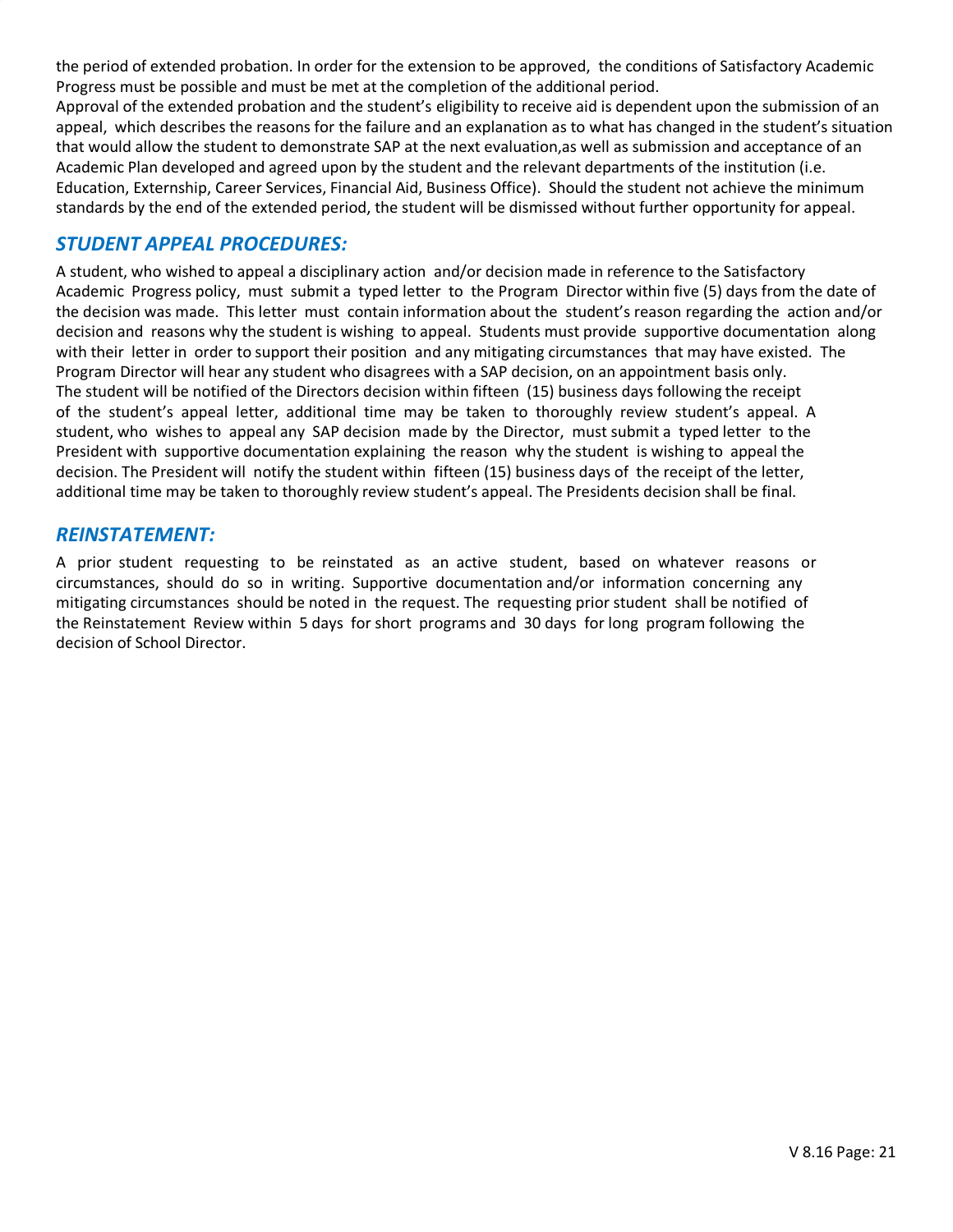# **REFUND POLICY AND CANCELLATION POLICY**

#### *CANCELLATIONS AND REFUND POLICIES:*

The institution's policy on refund is appropriate according to standards. These standards measure equivalent in the state's standards, which we are following. Students must read and sign an agreement prior to registration the Institution's refund policy is published in the catalog and uniformly administered:

- The non- refundable application fee will be refunded in full if the school rejects the applicant. If the applicant cancels his/her application within seven (7) calendar days of signing the application for admissions all monies will be refunded without written request from the candidate except the non-refundable fee that does not exceed more than \$ 100.00.
- Students may cancel the Enrollment Agreement at any time prior to the start of classes,
- All payments made to the school will be refunded in full within 30 days except for the non refundable application fee if written notice has been provided to the school by the student or from the date the institute may terminate the student or determine withdrawal by the students.
- The School reserves the right to reject any applicant for admission. In such cases, all monies received will be returned to the applicant.
- Access Careers reserves the right to request the withdrawal of any student if his or herscholarship or conduct does not conform to the standards of the school.
- Placement assistance is offered to all graduates upon completion. However, while placement assistance services may be provided it is understood that the school cannot promise or guarantee employment to any student or graduate.
- Upon successful completion of the selected course and satisfaction of all monetary obligations, Access Careers will award a Diploma / Certificate of Completion.
- All class time in excess of the 15% allowed absences for the entire course will be charged an hourly rate according to the contract signed.
- All refunds to students will be made without the need for the students to request the refund.

An applicant may cancel this agreement at no penalty by notifying the school in writing within seven (7) calendar days after midnight of the day on which this agreement was signed provided the applicant has not entered into instruction. All moneys will be returned except for the non-refundable fee. The non- refundable registration fee will not exceed \$100.00 for any given program. Thereafter a student will be liable for: Non refundable registration fee plus, the cost of any textbooks or supplies issued and accepted by the student, plus Tuition liability as of the student's last date of physical attendance. Total Tuition liability is limited to the one quarter in which the student withdrew or was terminated.

#### *Return of Title IV Funds*

In accordance with the Higher Education Amendments of 1998, Public Law 105-244 (the Amendments of 1998) the amount of Title IV Program Assistance earned is based on the amount of time the student spends in academic attendance and bears no relationship to the student's incurred institutional charges.

If a student formally or informally withdraws prior to completion of his or her program of study, federal law requires the school to determine how much Title IV federal financial aid was earned by the student and whether any portion of aid awarded must be returned by the student and the school. If you withdraw or plan to withdraw, you should notify your career advisor.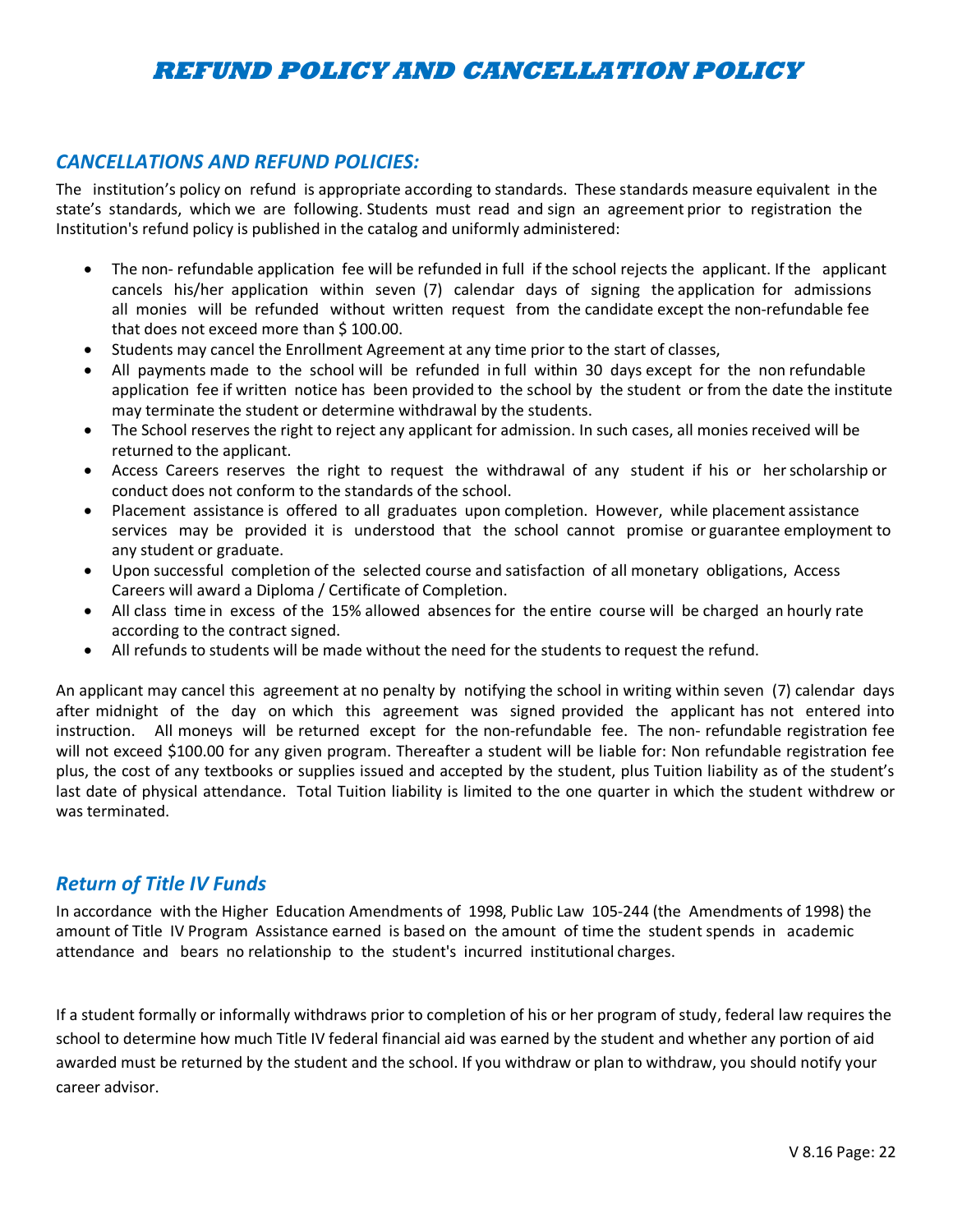Access Careers will calculate the amount of Title IV aid that you have earned based on a payment period. Refunds will continue to be calculated by the enrollment period. The student will be obligated for any tuition, fees, books, or equipment not covered by Title IV funds. Whether a student is entitled to a refund of funds paid from sources other than Title IV aid is determined by the point in the enrollment period at which the student withdraws or drops out.

When you withdraw during a payment period, the amount of FA assistance that you have earned up to that point is determined by a specific formula. If you have received (or the school received on your behalf) less assistance than the amount that you earned for the payment period, you will be able to receive those additional funds. If you have received more assistance than you have earned, the excess funds must be returned.

#### *Determination of Withdrawal:*

Up through the 60% attendance point in each payment period or period of enrollment, a pro rata schedule is used to determine the amount of Title IV funds the student has earned at the time of withdrawal. After the 60% point in the payment period or period of enrollment has been attained, a student has earned 100% of the Title IV funds.

Once Access Careers has determined that a student has withdrawn, the last day of recorded attendance or academically related activity, is used to determine the amount of Title IV funds the student has earned. If a student who provides official notification in writing to the Registrar, the date of Access determination would be the same as the student's written notification. For a student who withdraws without providing official notification to the school, Access will determine the withdrawal date no later than after 14 calendar days of non-attendance. The amount of Title IV funds earned by the student will be based on the last day of recorded attendance.

 Access Careers will return the amount of Tile IV funds for which it is responsible no later than 45 calendar days after the date of determination of withdrawal. Post-Withdrawal disbursement of Grant Funds disbursed directly to the student ASAP, but no later than 45 calendar days after date of determination.

The change to the law makes clear that Title IV funds are awarded to a student under the assumption that the student will attend school for the entire period for which the financial assistance was awarded. If a student withdraws, the student may no longer be eligible for the full amount of Title IV funds that the student was originally awarded to receive. Withdrawn student may return to same program within 180 calendar days. Student eligible for any Title IV funds for which eligible prior to withdrawal.

In accordance with Federal regulations, Title IV funds will be returned using the following allocation priority:

- Unsubsidized Federal Direct Loans
- Subsidized Federal Direct Loans
- Federal Direct PLUS Loans
- Federal Pell Grants
- Federal Supplement Educational Opportunity Grant
- Other Title IV assistance
- ❖ State Tuition Assistance Grants (if applicable)
- Private and institutional aid
- The student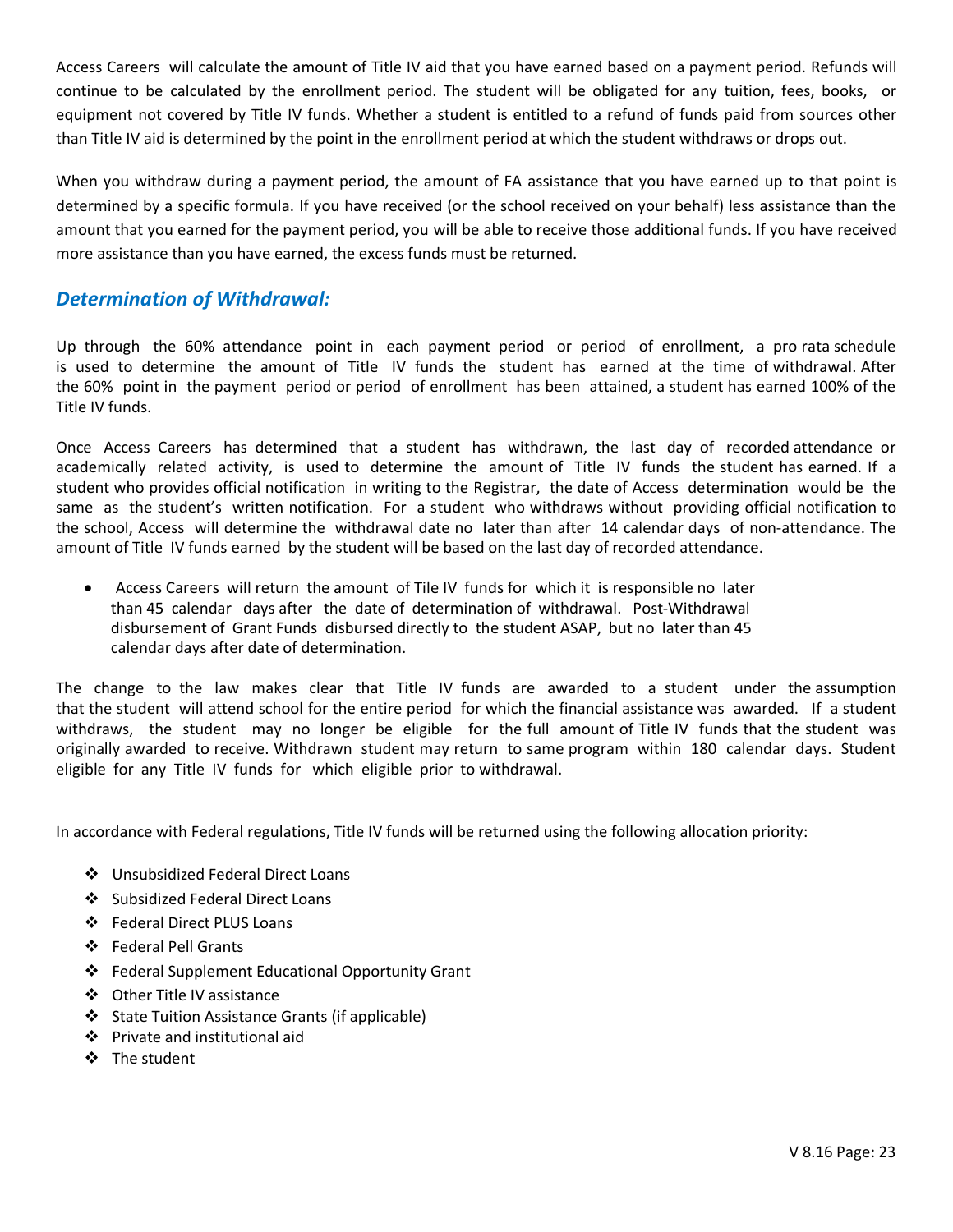#### *New York State Cancellation and Refund Policies:*

1. A student who cancels after signing the enrollment agreement receives all funds paid with the exception of the nonrefundable registration fee which cannot exceed \$100, provided it is done prior to or during the first week of instruction.

2. Thereafter, a student will be liable for:

- a) The non-refundable registration fee plus
- b) The cost of any textbooks or supplies accepted plus
- c) Tuition liability as of the student's last date of physical attendance.

Tuition liability is divided by the number of terms or quarters in the program. Total tuition liability is limited to the term or quarter during which the student withdrew or was terminated and any previous terms completed.

*Quarter Refund and Cancellation Clause*

The enrollment agreement will state the exact refund policy for the program enrolled.

|                                   | <b>First Quarter &amp; Second Quarter</b> |
|-----------------------------------|-------------------------------------------|
| <b>If Termination Occurs</b>      | <b>The School May Keep</b>                |
| Prior to or during the first week | 0%                                        |
| During the second Week            | 25%                                       |
| During the third week             | 50%                                       |
| During the fourth week            | 75%                                       |
| After the fourth week             | 100%                                      |

#### *Term Refund and Cancellation Clause First Term & Second Term*

| <b>If Termination Occurs</b>      | The School May Keep |
|-----------------------------------|---------------------|
| Prior to or during the first week | 0%                  |
| During the Second Week            | 20%                 |
| During the third week             | 35%                 |
| During the fourth week            | 50%                 |
| During the fifth week             | 70%                 |
| After the fifth week              | 100%                |

#### *Mini Refund Policy (for courses less than 6 weeks)*

| If Termination/ withdrawal occurs | The school May keep |
|-----------------------------------|---------------------|
| 0-15% of the program              | 0%                  |
| 16-30% of the program             | 25%                 |
| 31-45% of the program             | 50%                 |
| 46-60% of the program             | 75%                 |
| After 60% of the program          | 100%                |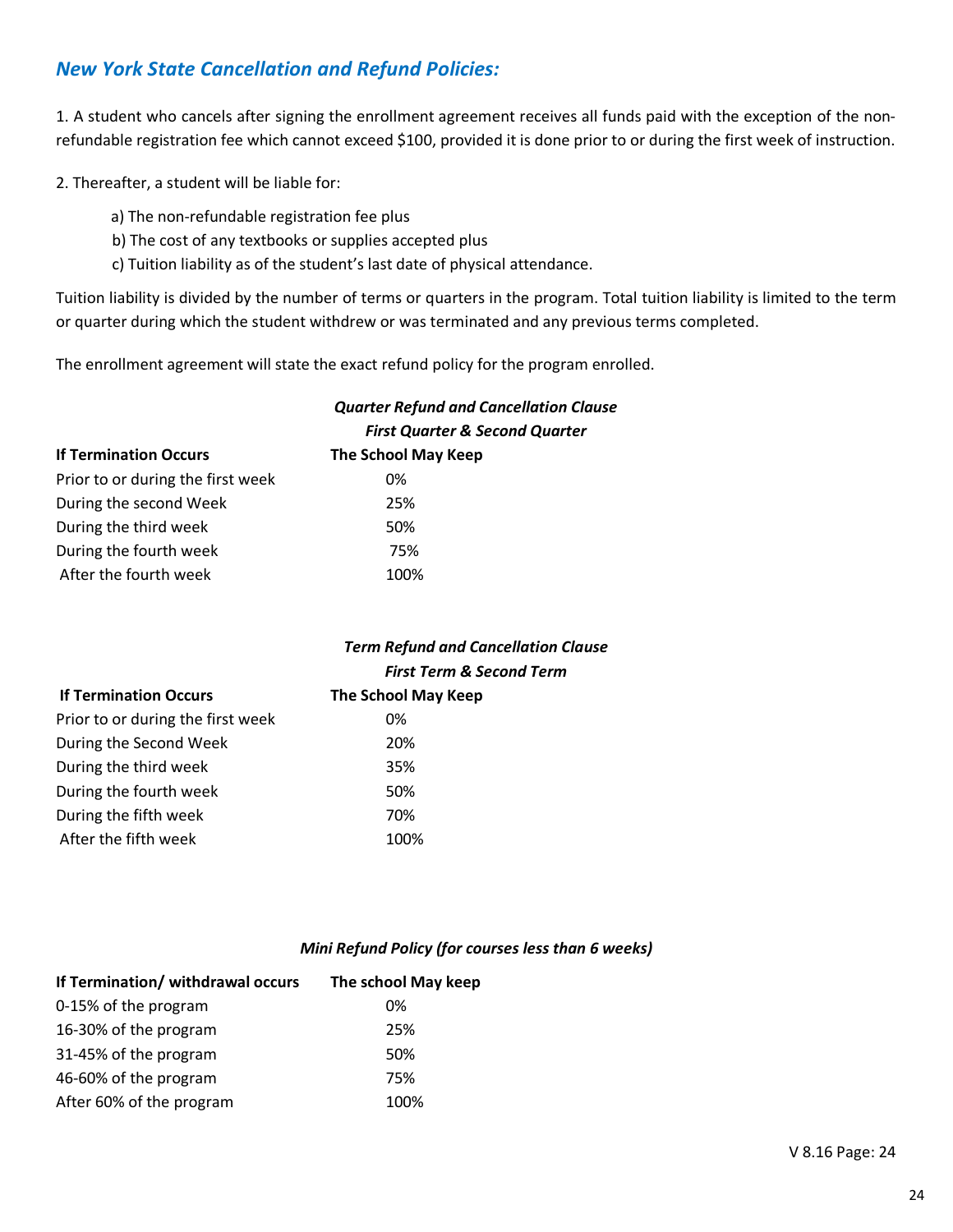#### **STATEMENT OF OWNERSHIP**

#### *Payless Enterprises Inc.* **DBA Access Careers**is a New York State Corporation, located at:

474 Fulton Avenue, Suite 201

Hempstead, NY 11550

Tel: (516) 433-0034

Fax: (516) 433-0341

#### **ADMINISTRATION**

| <b>SCHOOL DIRECTOR</b> | Mini Sawhney, Bachelor of Science Buisness Administration |
|------------------------|-----------------------------------------------------------|
| <b>ADMISSIONS</b>      | Yolanda Alvarez, Kiran Malik, Josh Aguino                 |
| <b>FINANCIAL AID</b>   | Michelle Jeannott                                         |
| <b>CAREER SERVICES</b> | Carmen Mitchell-Bey                                       |
| <b>BURSAR</b>          | Yolanda Alvarez, Kiran Malik                              |
| <b>RECRUITMENT</b>     | Steven Weinstein                                          |

#### **FACULTY**

#### Name

| DR REZA (DR)                   | MEDICAL TERMINOLGY, EKG TECH, PHLEBOTOMY TECH, MEDICAL ASSISTANT |
|--------------------------------|------------------------------------------------------------------|
| DAVE KHAN (CMA)                | <b>MEDICAL ASSISTANT</b>                                         |
| <b>COURTNEY DELANO (CMA)</b>   | <b>MEDICAL ASSISTANT</b>                                         |
| JEFFREY GOLDSTEIN (MA)         | COMPUTER APPLICATIONS, MEDICAL BILLING, MEDICAL CODING           |
| <b>CHRISTINE ROESH (LPN)</b>   | <b>NURSE ASSISTING</b>                                           |
| <b>OLENA KROPP (LPN)</b>       | NURSE ASSISTING, ANATOMY & PHYSIOLOGY, PCI, MEDICAL TERMINOLOGY  |
| <b>BRENDA FRESO (LPN)</b>      | <b>NURSE ASSISTING</b>                                           |
| <b>ENSELLMA WILLIAMS (LPN)</b> | <b>NURSE ASSISTING</b>                                           |
| SARLA SAHAY (RN)               | NURSE ASSISTING, ANATOMY & PHYSIOLOGY, PCI, MEDICAL TERMINOLOGY  |
| HAYMOON MACSOOD (DR)           | <b>MEDICAL ASSISTING-OFFICE</b>                                  |
| JOY PIPER (RN)                 | NURSE AIDE/NURSE ASSISTING, ANATOMY & PHYSIOLOGY, PCI            |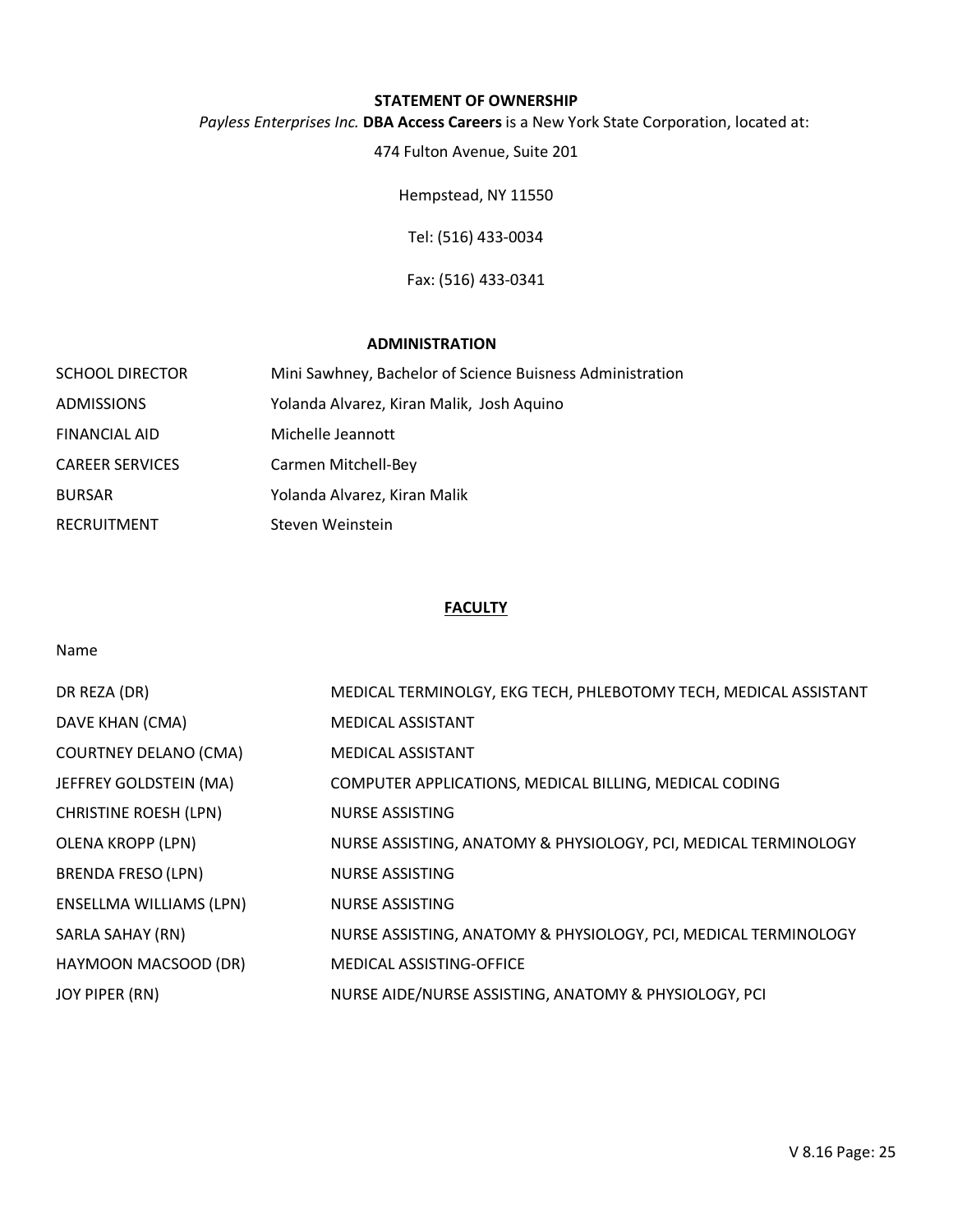| <b>PROGRAM NAME</b> | <b>Network Specialist</b>                                                                 |
|---------------------|-------------------------------------------------------------------------------------------|
| <b>DURATION:</b>    | 900hrs                                                                                    |
| <b>TOTAL COST:</b>  | \$11,000 (Registration Fee \$100, Tuition \$10,900)                                       |
| <b>OBJECTIVE</b>    | To prepare individuals for entry level positions in the networking field                  |
| <b>PREREQUISITE</b> | <b>High School Diploma or GED</b>                                                         |
| <b>DESCRIPTION:</b> | This course teaches students the topics to become a Microsoft Certified Systems Engineer. |
|                     | These topics include: A+, Network +, MCSE, CCNA, CCNP and an Internship                   |

| <b>PROGRAM NAME</b> | <b>Network Specialist</b>                                                                 |
|---------------------|-------------------------------------------------------------------------------------------|
| <b>DURATION:</b>    | 900hrs                                                                                    |
| <b>TOTAL COST:</b>  | \$11,000 (Registration Fee \$100, Tuition \$10,900)                                       |
| <b>OBJECTIVE</b>    | To prepare individuals for entry level positions in the networking field                  |
| <b>PREREOUISITE</b> | <b>High School Diploma or GED</b>                                                         |
| <b>DESCRIPTION:</b> | This course teaches students the topics to become a Microsoft Certified Systems Engineer. |
|                     | These topics include: A+, Network +, MCSE, CCNA, CCNP and an Internship                   |

| <b>PROGRAM NAME</b> | <b>Programming Specialist</b>                                                           |
|---------------------|-----------------------------------------------------------------------------------------|
| <b>DURATION:</b>    | 900hrs                                                                                  |
| <b>TOTAL COST:</b>  | \$11,000 (Registration Fee \$100, Tuition \$10,900)                                     |
| <b>OBJECTIVE</b>    | To Prepare individuals for entry level positions in programming and web design          |
| <b>PREREQUISITE</b> | <b>High School Diploma or GED</b>                                                       |
| <b>DESCRIPTION:</b> | This course teaches students the topics to become a Computer Programmer. These topics   |
|                     | include: Computer Fundamentals, C++, Unix Server Basics, Introduction to Oracle, Oracle |
|                     | Database Administration, E-commerce, Visual Basic, .NET and internship.                 |

| <b>PROGRAM NAME</b> | <b>Microsoft Office Master Pack</b>                                                                                                                                                                                                                                                                                                                    |
|---------------------|--------------------------------------------------------------------------------------------------------------------------------------------------------------------------------------------------------------------------------------------------------------------------------------------------------------------------------------------------------|
| <b>DURATION:</b>    | 300hrs                                                                                                                                                                                                                                                                                                                                                 |
| <b>TOTAL COST:</b>  | \$4,000 (Registration Fee \$100, Tuition \$3,900)                                                                                                                                                                                                                                                                                                      |
| <b>OBJECTIVE</b>    | To prepare individuals for entry level positions as office assistant / office administrative<br>assistants                                                                                                                                                                                                                                             |
| <b>PREREQUISITE</b> | <b>High School Diploma or GED</b>                                                                                                                                                                                                                                                                                                                      |
| <b>DESCRIPTION:</b> | This course is intended to delivers the tools to help you get great results with less work. Office<br>Action Pack makes easier to communicate your ideas effectively & achieve more in less time.<br>These topics include: Computer Fundamentals, Microsoft Word, Microsoft Excel, Access<br><b>Introduction to PowerPoint &amp; Microsoft Outlook</b> |

| <b>PROGRAM NAME</b> | <b>Medical Billing Clerk</b>                                                                                                                                                                                                                                                                                                                                                               |
|---------------------|--------------------------------------------------------------------------------------------------------------------------------------------------------------------------------------------------------------------------------------------------------------------------------------------------------------------------------------------------------------------------------------------|
| <b>DURATION:</b>    | 300hrs                                                                                                                                                                                                                                                                                                                                                                                     |
| <b>TOTAL COST:</b>  | \$4,000 (Registration Fee \$100, Tuition \$3,900)                                                                                                                                                                                                                                                                                                                                          |
| <b>OBJECTIVE</b>    | To prepare individuals for entry level positions as billing clerks, insurance billers, in a health<br>care facility                                                                                                                                                                                                                                                                        |
| <b>PREREOUISITE</b> | <b>High School Diploma or GED</b>                                                                                                                                                                                                                                                                                                                                                          |
| <b>DESCRIPTION:</b> | This course intends to teach students the basic concepts, procedures and applications necessary<br>to perform tasks involved in health insurance and all types of billing, reviewing and filing of<br>insurance claim forms. These topics include: Computer Fundamentals, Understanding the<br>Medical Language, Medical Coding, Computerized Medical billing & Medical Office Simulation. |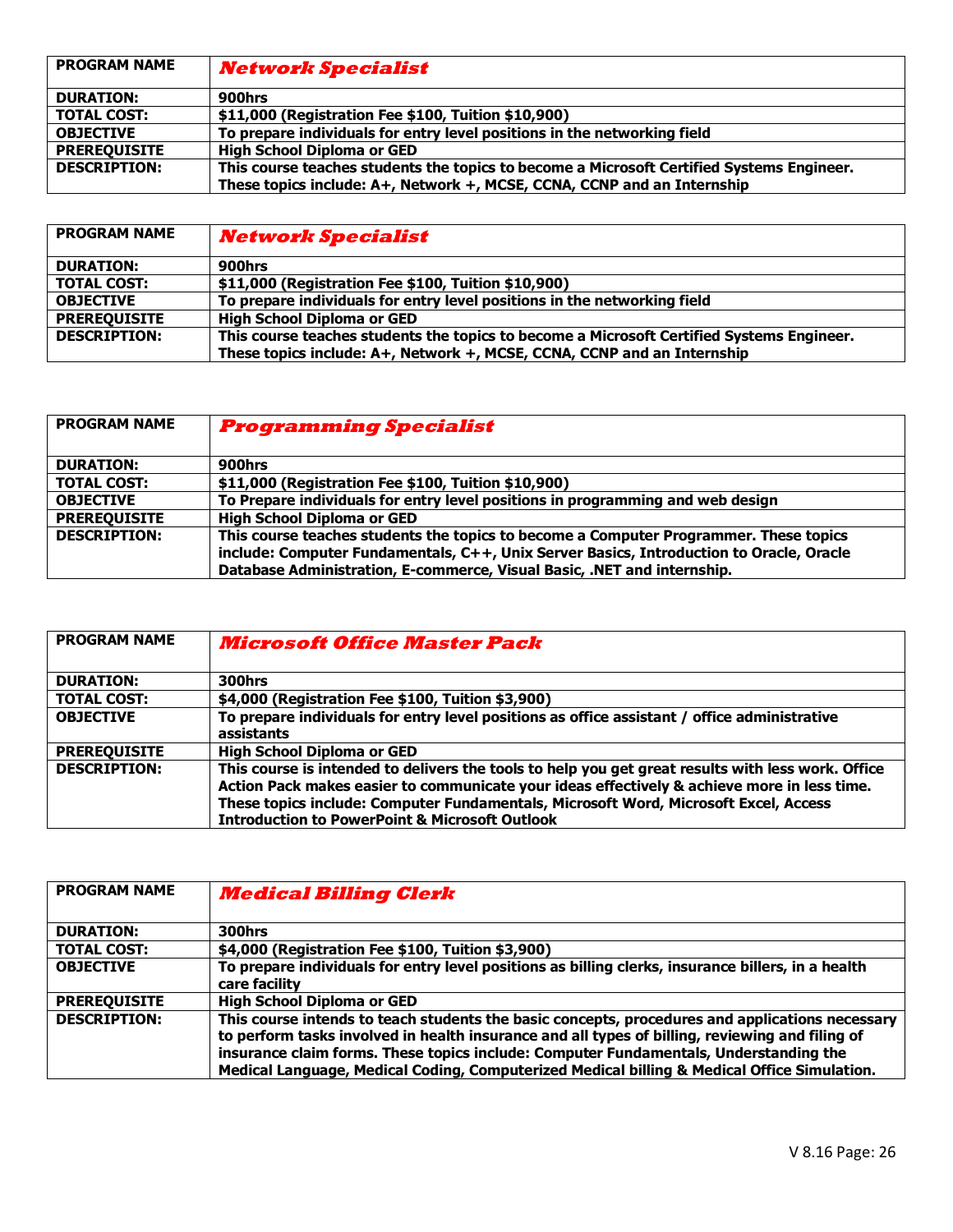| <b>PROGRAM NAME</b> | <i><b>Medical Office Administration 900hrs</b></i>                                                                                                                                                                                 |
|---------------------|------------------------------------------------------------------------------------------------------------------------------------------------------------------------------------------------------------------------------------|
| <b>DURATION:</b>    | 900hrs                                                                                                                                                                                                                             |
| <b>TOTAL COST:</b>  | \$10,000 (Registration Fee \$100, Tuition \$9,900)                                                                                                                                                                                 |
| <b>OBJECTIVE</b>    | To train individuals to work in medical facilities, physicians office, hospitals and other medical<br>professions                                                                                                                  |
| <b>PREREOUISITE</b> | <b>High School Diploma or GED</b>                                                                                                                                                                                                  |
| <b>DESCRIPTION:</b> | Topics include: Computer fundamentals, MS Word, MS excel, MS Access, MS PowerPoint, MS<br>Outlook, understanding Medical language, Medical coding, Computerized medical billing,<br>Medical office simulation practice, Internship |

| <b>PROGRAM NAME</b> | <b>Medical Assistant</b>                                                                                                                                                                                                                                                                                                                                                                                                                            |
|---------------------|-----------------------------------------------------------------------------------------------------------------------------------------------------------------------------------------------------------------------------------------------------------------------------------------------------------------------------------------------------------------------------------------------------------------------------------------------------|
| <b>DURATION:</b>    | <b>900 hrs</b>                                                                                                                                                                                                                                                                                                                                                                                                                                      |
| <b>TOTAL COST:</b>  | \$12,500 (Registration Fee \$100, Tuition \$12,400)                                                                                                                                                                                                                                                                                                                                                                                                 |
| <b>OBJECTIVE</b>    | To prepare individuals to become Medical Assistants                                                                                                                                                                                                                                                                                                                                                                                                 |
| <b>PREREQUISITE</b> | <b>High School Diploma or GED</b>                                                                                                                                                                                                                                                                                                                                                                                                                   |
| <b>DESCRIPTION:</b> | Topics Include: Computer Fundamentals, Medical Typing & Transcription, Anatomy *<br>Physiology, Medical Terminology, Medical Law & Ethics, Interpersonal Communication, Medical<br>Office procedures, Computerized medical billing & coding, Medical records management, Office<br>care & management, Aseptic techniques, medical examination procedures, medical office<br>emergencies. EKG, Phlebotomy, Medical laboratory procedures, internship |

| <b>PROGRAM NAME</b> | <b>ESL Full Program</b>                                                                 |
|---------------------|-----------------------------------------------------------------------------------------|
| <b>DURATION:</b>    | <b>750 hrs</b>                                                                          |
| <b>TOTAL COST:</b>  | \$4,500 (Registration Fee \$100, Tuition \$4,400)                                       |
| <b>OBJECTIVE</b>    | To prepare individuals basic American conversation.                                     |
| <b>PREREOUISITE</b> | <b>BEST Test with a score of 0-41</b>                                                   |
| <b>DESCRIPTION:</b> | This course is intended to develop the student's ability to use the English Language in |
|                     | <b>Contemporary American contexts.</b>                                                  |

| <b>PROGRAM NAME</b> | <b>Medical Billing</b>                                                                                                                                                                                                                                                                                                                                                                     |
|---------------------|--------------------------------------------------------------------------------------------------------------------------------------------------------------------------------------------------------------------------------------------------------------------------------------------------------------------------------------------------------------------------------------------|
| <b>DURATION:</b>    | <b>94 hrs</b>                                                                                                                                                                                                                                                                                                                                                                              |
| <b>TOTAL COST:</b>  | \$1,500 (Registration Fee \$100, Tuition \$1,400)                                                                                                                                                                                                                                                                                                                                          |
| <b>OBJECTIVE</b>    | To prepare individuals for entry level positions as billing clerks, insurance billers, in a health<br>care facility                                                                                                                                                                                                                                                                        |
| <b>PREREOUISITE</b> | <b>High School Diploma or GED</b>                                                                                                                                                                                                                                                                                                                                                          |
| <b>DESCRIPTION:</b> | This course intends to teach students the basic concepts, procedures and applications necessary<br>to perform tasks involved in health insurance and all types of billing, reviewing and filing of<br>insurance claim forms. These topics include: Computer Fundamentals, Understanding the<br>Medical Language, Medical Coding, Computerized Medical billing & Medical Office Simulation. |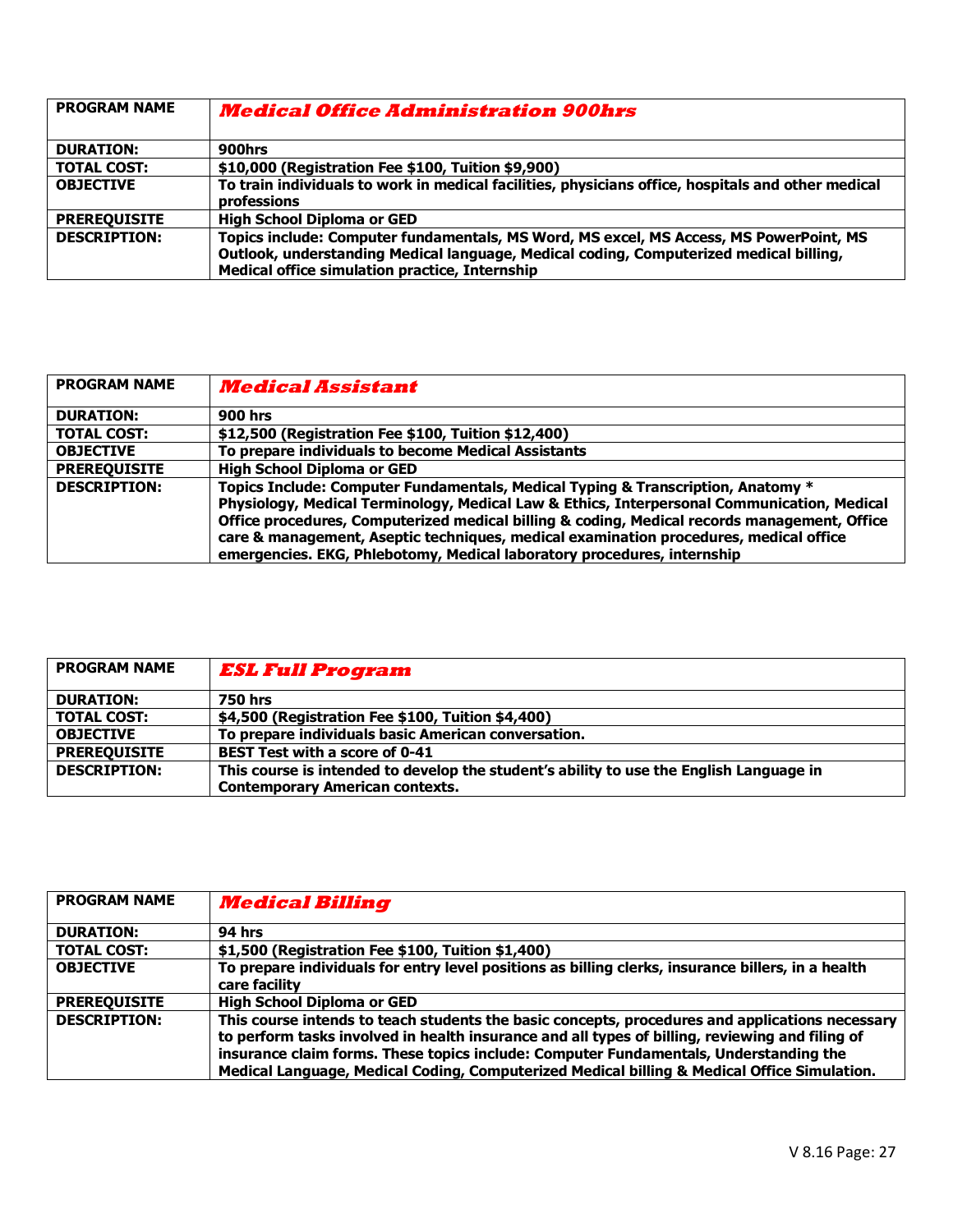| <b>PROGRAM NAME</b> | <b>Medical Billing Clerk</b>                                                                                                                                                                                                                                                                                                                                                               |
|---------------------|--------------------------------------------------------------------------------------------------------------------------------------------------------------------------------------------------------------------------------------------------------------------------------------------------------------------------------------------------------------------------------------------|
| <b>DURATION:</b>    | 300hrs                                                                                                                                                                                                                                                                                                                                                                                     |
| <b>TOTAL COST:</b>  | \$4,000 (Registration Fee \$100, Tuition \$3,900)                                                                                                                                                                                                                                                                                                                                          |
| <b>OBJECTIVE</b>    | To prepare individuals for entry level positions as billing clerks, insurance billers, in a health<br>care facility                                                                                                                                                                                                                                                                        |
| <b>PREREOUISITE</b> | <b>High School Diploma or GED</b>                                                                                                                                                                                                                                                                                                                                                          |
| <b>DESCRIPTION:</b> | This course intends to teach students the basic concepts, procedures and applications necessary<br>to perform tasks involved in health insurance and all types of billing, reviewing and filing of<br>insurance claim forms. These topics include: Computer Fundamentals, Understanding the<br>Medical Language, Medical Coding, Computerized Medical billing & Medical Office Simulation. |

| <b>PROGRAM NAME</b> | <b>EKG &amp; Phlebotomy Technician</b>                                                                                                                                                                                                                                                                                                                                                                                                                                                                                                                                                                                                                                                                                                                                                     |
|---------------------|--------------------------------------------------------------------------------------------------------------------------------------------------------------------------------------------------------------------------------------------------------------------------------------------------------------------------------------------------------------------------------------------------------------------------------------------------------------------------------------------------------------------------------------------------------------------------------------------------------------------------------------------------------------------------------------------------------------------------------------------------------------------------------------------|
| <b>DURATION:</b>    | <b>96 hrs</b>                                                                                                                                                                                                                                                                                                                                                                                                                                                                                                                                                                                                                                                                                                                                                                              |
| <b>TOTAL COST:</b>  | \$1,200 (Registration Fee \$100, Tuition \$1,100)                                                                                                                                                                                                                                                                                                                                                                                                                                                                                                                                                                                                                                                                                                                                          |
| <b>OBJECTIVE</b>    | To prepare individuals for entry level Electrograph technicians (EKG/ECG) and to prepard them<br>also to perform skin and venipuncture procdeures.                                                                                                                                                                                                                                                                                                                                                                                                                                                                                                                                                                                                                                         |
| <b>PREREQUISITE</b> | <b>High School Diploma or GED</b>                                                                                                                                                                                                                                                                                                                                                                                                                                                                                                                                                                                                                                                                                                                                                          |
| <b>DESCRIPTION:</b> | (Includes EKG and Phlebotomy) This course is intended to train the students in understanding<br>the techniques and operation of accurate EKG recording. It also teaches the basic principles of<br>electro physiology of heart and recognizing the waveforms of electrocardiograph. The course<br>covers medical terminology and medical law and helps the students to take the national<br>certification exam for electrocardiograph technician. This course is intended to provide the<br>understanding of basic principles of blood drawing, practicing blood draw on artificial arm,<br>identification of color coded tubes common sites of venipuncture and skin puncture; universal<br>precut (Precautions) and isolation techniques and handling the specimens for accurate results |

| <b>PROGRAM NAME</b> | <b>Certified Nursing Assistant</b>                                                                                                      |
|---------------------|-----------------------------------------------------------------------------------------------------------------------------------------|
| <b>DURATION:</b>    | $125$ hrs                                                                                                                               |
| <b>TOTAL COST:</b>  | \$1,300 (Registration Fee \$100, Tuition \$1,200)                                                                                       |
| <b>OBJECTIVE</b>    | To prepare individuals to become Nurse Aide/Assistant/Orderly                                                                           |
| <b>PREREQUISITE</b> | <b>High School Diploma or GED</b>                                                                                                       |
| <b>DESCRIPTION:</b> | The course prepares the student to take the New York State(NYS) Nursing Home Competency                                                 |
|                     | Examination and become a certified nurse's aid. Students are required to do an internship at a<br>nursing home or health care facility. |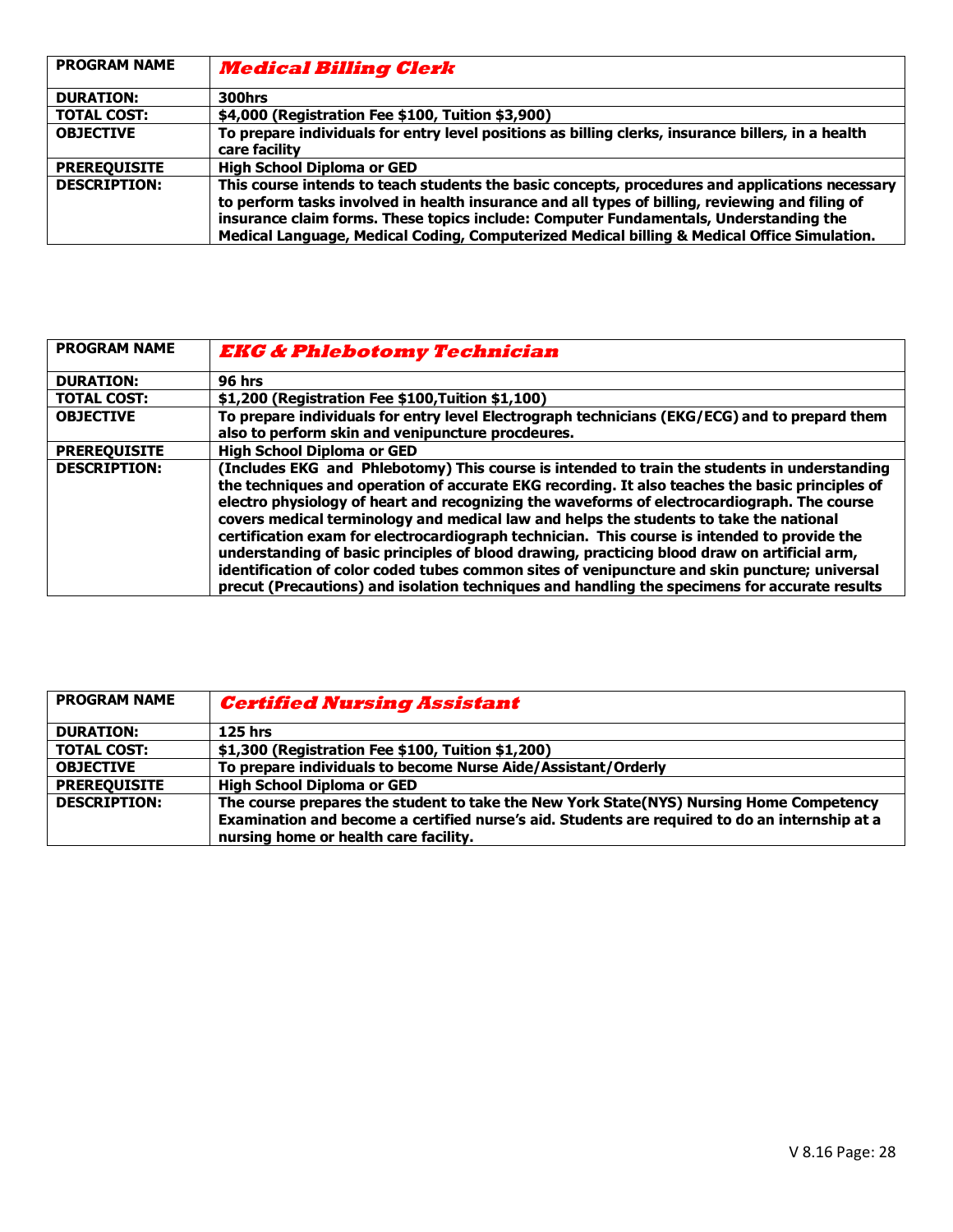| <b>PROGRAM NAME</b> | <i><b>EKG Technician</b></i>                                                                                                                                                                                                                                                                                                                                                                                        |
|---------------------|---------------------------------------------------------------------------------------------------------------------------------------------------------------------------------------------------------------------------------------------------------------------------------------------------------------------------------------------------------------------------------------------------------------------|
| <b>DURATION:</b>    | 48 hrs                                                                                                                                                                                                                                                                                                                                                                                                              |
| <b>TOTAL COST:</b>  | \$600 (Registration Fee \$50, \$550)                                                                                                                                                                                                                                                                                                                                                                                |
| <b>OBJECTIVE</b>    | To prepare individuals for entry level Electrograph technicians (EKG/ECG)                                                                                                                                                                                                                                                                                                                                           |
| <b>PREREQUISITE</b> | <b>High School Diploma or GED</b>                                                                                                                                                                                                                                                                                                                                                                                   |
| <b>DESCRIPTION:</b> | This course is intended to train the students in understanding the techniques and operation of<br>accurate EKG recording. It also teaches the basic principles of electro physiology of heart and<br>recognizing the waveforms of electrocardiograph. The course covers medical terminology and<br>medical law and helps the students to take the national certification exam for<br>electrocardiograph technician. |

| <b>PROGRAM NAME</b> | <b>Phlebotomy Technician</b>                                                                                                                                                                                                                                                                                                             |
|---------------------|------------------------------------------------------------------------------------------------------------------------------------------------------------------------------------------------------------------------------------------------------------------------------------------------------------------------------------------|
| <b>DURATION:</b>    | 48 hrs                                                                                                                                                                                                                                                                                                                                   |
| <b>TOTAL COST:</b>  | \$600 (Registration Fee \$50, Tuition \$550)                                                                                                                                                                                                                                                                                             |
| <b>OBJECTIVE</b>    | To prepare individuals to perform skin and venipuncture procedures                                                                                                                                                                                                                                                                       |
| <b>PREREQUISITE</b> | <b>High School Diploma or GED</b>                                                                                                                                                                                                                                                                                                        |
| <b>DESCRIPTION:</b> | This course is intended to provide the understanding of basic principles of blood drawing,<br>practicing blood draw on artificial arm, identification of color coded tubes common sites of<br>venipuncture and skin puncture; universal precut (Precautions) and isolation techniques and<br>handling the specimens for accurate results |

| <b>PROGRAM NAME</b> | <b>Patient Care Technician</b>                                                                                                                                                                                                                                                                                                                                                                            |
|---------------------|-----------------------------------------------------------------------------------------------------------------------------------------------------------------------------------------------------------------------------------------------------------------------------------------------------------------------------------------------------------------------------------------------------------|
| <b>DURATION:</b>    | <b>120 hrs</b>                                                                                                                                                                                                                                                                                                                                                                                            |
| <b>TOTAL COST:</b>  | \$1,500 (Registration Fee \$100, Tuition \$1,400)                                                                                                                                                                                                                                                                                                                                                         |
| <b>OBJECTIVE</b>    | To prepare individuals for entry level positions as a Patient Care Technician                                                                                                                                                                                                                                                                                                                             |
| <b>PREREQUISITE</b> | High School Diploma or GED or a score of 24 or higher on a PAR's Test                                                                                                                                                                                                                                                                                                                                     |
| <b>DESCRIPTION:</b> | The program builds on the basic skills of a nursing assistant. The program reinforces basic<br>personal care to patients from the emergency room to the different units of a health care<br>facility. Additional skills are learning ECK/EKG, assisting nurses with sterile procedures,<br>performing simple dressing's changes, drawing bolos for laboratory tests, and bedside testing<br>of specimens. |

| <b>PROGRAM NAME</b> | <b>Pharmacy Technician</b>                                                                                                                                                                                                                                                                                                                                                                                           |
|---------------------|----------------------------------------------------------------------------------------------------------------------------------------------------------------------------------------------------------------------------------------------------------------------------------------------------------------------------------------------------------------------------------------------------------------------|
| <b>DURATION:</b>    | $120$ hrs                                                                                                                                                                                                                                                                                                                                                                                                            |
| <b>TOTAL COST:</b>  | \$1,500 (Registration Fee \$100, Tuition \$1,400)                                                                                                                                                                                                                                                                                                                                                                    |
| <b>OBJECTIVE</b>    | To prepare individuals to become Pharmacy Technicians                                                                                                                                                                                                                                                                                                                                                                |
| <b>PREREOUISITE</b> | <b>High School Diploma or GED</b>                                                                                                                                                                                                                                                                                                                                                                                    |
| <b>DESCRIPTION:</b> | Topics include: Introduction to Pharmacy Tech, Drug types, dosages, distribution and routes of<br>administration, Drug Information Sources, Transcription of Prescriptions and Hospital Orders,<br>Federal Pharmacy Law, Controlled Substances Regulation, Introduction to Pharmacology, Drug<br>Classification, Pharmaceutical Mathematics, Parental Admixtures and sterile products, Clinical<br>laboratory skills |